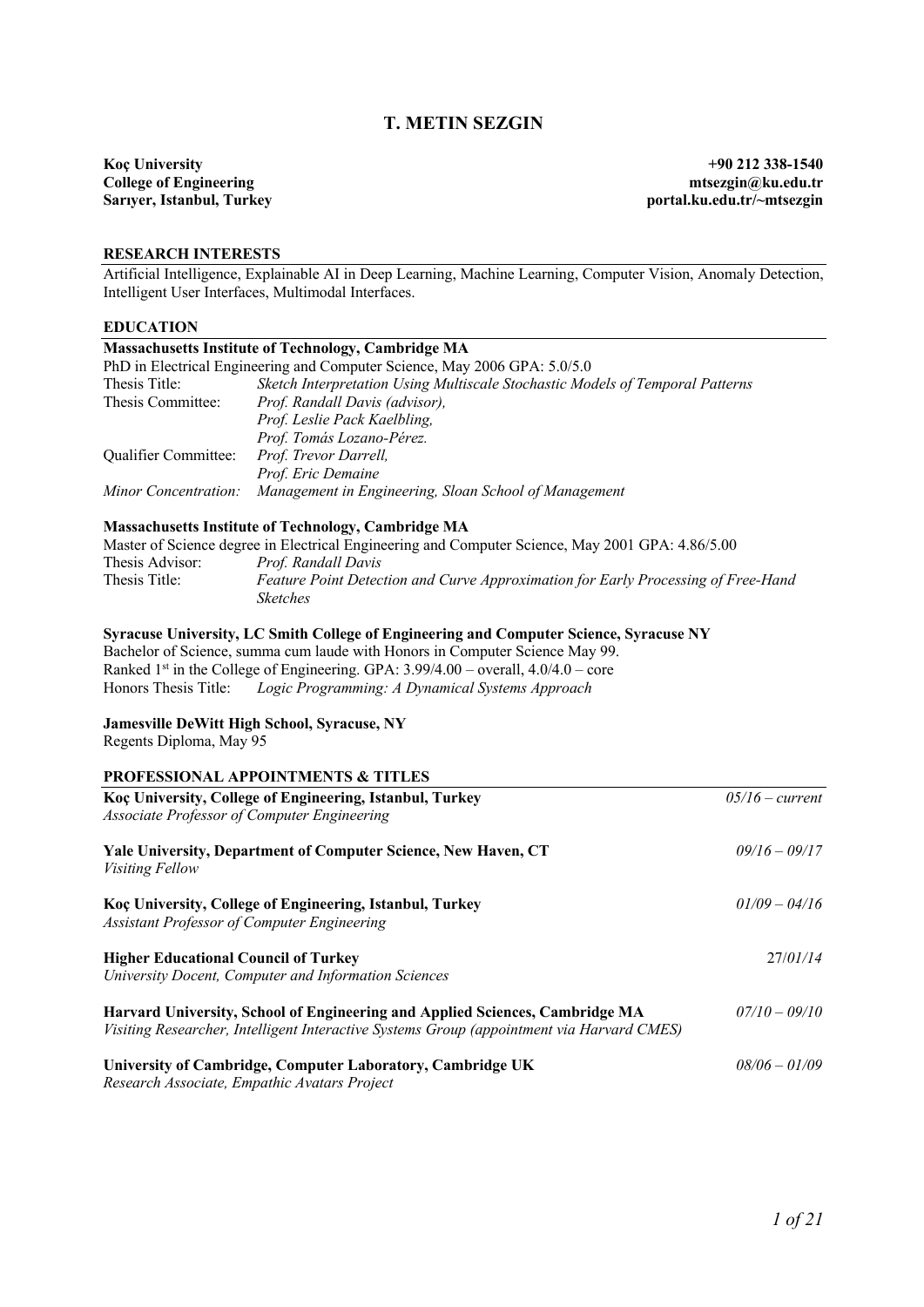# **HONORS AND AWARDS**

*National Research Council, Sponsored Research Success Stories Showcase (2019) The Science Academy, Young Scientist Award (2018) Honorable Mention Award, Top 5%, ACM CHI 2017 (2017) Bronze Medal, Haptic Stylus Patent, International Inventions Fair (2016) Research and Development Directorate Patent Inventor Plaque, Koç University (2015) The Scientist of the Year Award 2014, Bilim Kahramanlari Dernegi (2014) Outstanding Young Scientists Award, Turkish Academy of Sciences (2013) Turk Telekom R&D Technology Transfer Appreciation Plaque (2012) Turk Telekom Research Collaboration Award (2011) Harvard – Koç Visiting Scholar (2010) KOLT Learning and Innovation Grant (2010) Research Assistantship, Massachusetts Institute of Technology (1999-2006) Earl H. Devoe Prize for Outstanding Undergraduate Research, Syracuse University (1999) Warren Semon Prize for Outstanding Achievement in Computer Science, Syracuse University (1999) Syracuse University 1998-1999 Remembrance Scholar Second place in the Martin and Phyllis Berman Competition for innovative Computer Programs (1998) Third Place in the Martin and Phyllis Berman Competition for innovative Computer Programs (1997) Member of NY β chapter of Tau Beta Pi Honor Society at Syracuse University Member of Phi Kappa Phi Honor Society at Syracuse University Honorary Scholarship from Syracuse University covering full undergraduate tuition (8 semesters) Enrollment in the Upper Division Honors Program at Syracuse University. L.C. Smith College of Eng. and Computer Science PRIDE 4.0 Club Certificate for Civic and Academic Excellence. Dean's List (All semesters at Syracuse University)*

| <b>ACADEMIC SYNOPSIS</b> |  |
|--------------------------|--|
|--------------------------|--|

| <b>Cumulative citations: 2063</b> |     |
|-----------------------------------|-----|
| Citations per author:             | 630 |
| G-Index:                          | 42  |
| i10-index:                        | 36  |
| H-Index:                          | 22  |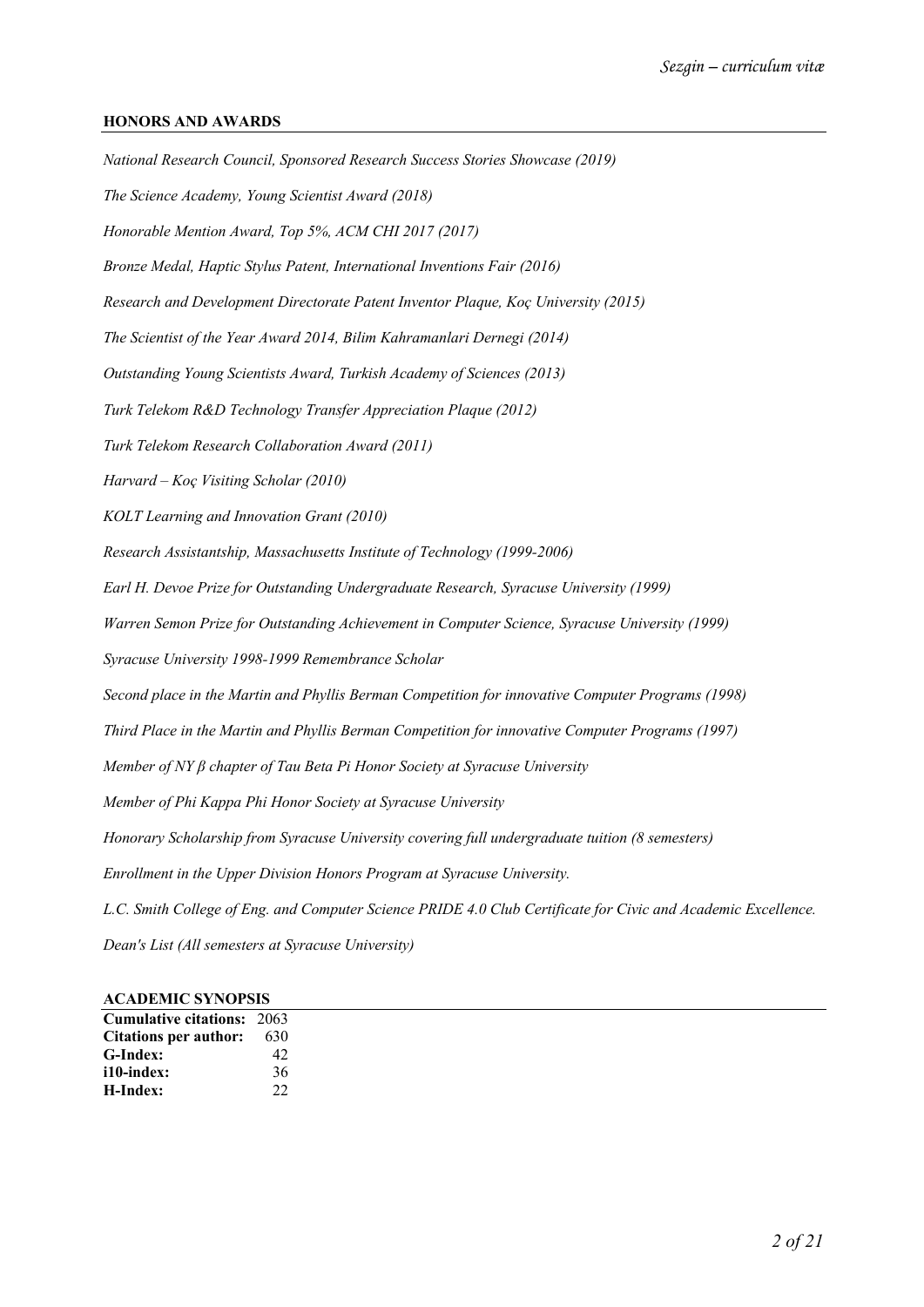# **STUDENT SUPERVISION & POSTDOCS**

## *Postdoctoral Research Associates*

| Yusuf Sahillioğlu<br><i>Project Title:</i><br>Current position: | IUI Lab, Koç University, Postdoctoral Research Associate<br>iMotion, Intelligent Multimodal Motion Retrieval<br>Assistant Professor, Middle East Technical University, Turkey | $01/14 - 10/14$ |
|-----------------------------------------------------------------|-------------------------------------------------------------------------------------------------------------------------------------------------------------------------------|-----------------|
| Neşe Alyüz Çivitçi<br>Project Title:<br>Current position:       | IUI Lab, Koç University, Postdoctoral Research Associate<br>Formative Affective Interfaces<br>Intel Labs, Seattle, US                                                         | $11/13 - 01/15$ |
| Başak Alper<br>Project Title:<br>Current position:              | IUI Lab, Koç University, Postdoctoral Research Associate<br>Intelligent Interfaces for eLearning<br>NASA, Jet Propulsion Laboratory                                           | $09/13 - 09/14$ |

# *PhD Supervision – Alumni*

| Ezgi Senem Emgin<br>Dissertation Title: | Koç University, PhD in Computational Science and Engineering<br>Gesture Aware Haptic Displays (co-supervised)                                                                                                                                                                                                | $01/12 - 01/20$ |
|-----------------------------------------|--------------------------------------------------------------------------------------------------------------------------------------------------------------------------------------------------------------------------------------------------------------------------------------------------------------|-----------------|
| Çağla Çığ<br>Dissertation Title:        | Koç University, PhD in Computer Engineering<br>Gaze-Aware Predictive Multimodal Interfaces                                                                                                                                                                                                                   | $09/11 - 02/17$ |
| Çağlar Tırkaz<br>Dissertation Title:    | Sabancı University, PhD in Electrical and Computer Engineering<br>Sketch and Attribute Based Query Interfaces (co-supervised)<br>Thesis work has received the Dr. Gürsel Sönmez Research Award,<br>Only three awarded in the College of Engineering & Natural Sciences                                       | $09/09 - 05/15$ |
| Ayşe Küçükyılmaz<br>Dissertation Title: | Koc University, PhD in Computational Sciences and Engineering<br>Haptic Role Allocation and Intention Negotiation in Human-Robot<br>Collaboration (co-supervised)<br>Thesis work received the Koç University Academic Excellence Award,<br>Only one awarded in the Graduate School of Engineering & Sciences | $09/08 - 06/13$ |
| Sinan Tümen<br>Dissertation Title:      | Koc University, PhD in Electrical and Computer Engineering<br>Learning Stroke Fragmentation and Sketch Segmentation                                                                                                                                                                                          | $09/09 - 09/15$ |

# *PhD Supervision – Ongoing*

| Çağlayan Şerbetçi<br>Dissertation Title: | Koç University, PhD. in Computer Engineering<br><b>Smart eLearning Interfaces</b>                     | $09/20$ – current |
|------------------------------------------|-------------------------------------------------------------------------------------------------------|-------------------|
| Alpay Sabuncuoğlu<br>Dissertation Title: | Koç University, PhD in Computer Engineering<br>Accessible eLearning Interfaces                        | $08/18$ – current |
| Bekir Türker<br>Dissertation Title:      | Koç University, PhD in Computer Engineering<br>Affect Burst Detection and Recognition (co-supervised) | $09/13$ – current |

# *MS Supervision – Alumni*

| Alican Akman<br>Dissertation Title: | Koç University, M.Sc. in Computer Engineering<br>Deep Models for Generation of 3D Human Models and Animations from Sketches | $08/17 - 08/20$ |  |
|-------------------------------------|-----------------------------------------------------------------------------------------------------------------------------|-----------------|--|
| Zana Bucinca<br>Dissertation Title: | Koç University, M.Sc. in Computer Engineering<br>Incorporating Affect into Dialog Generation                                | $08/16 - 05/19$ |  |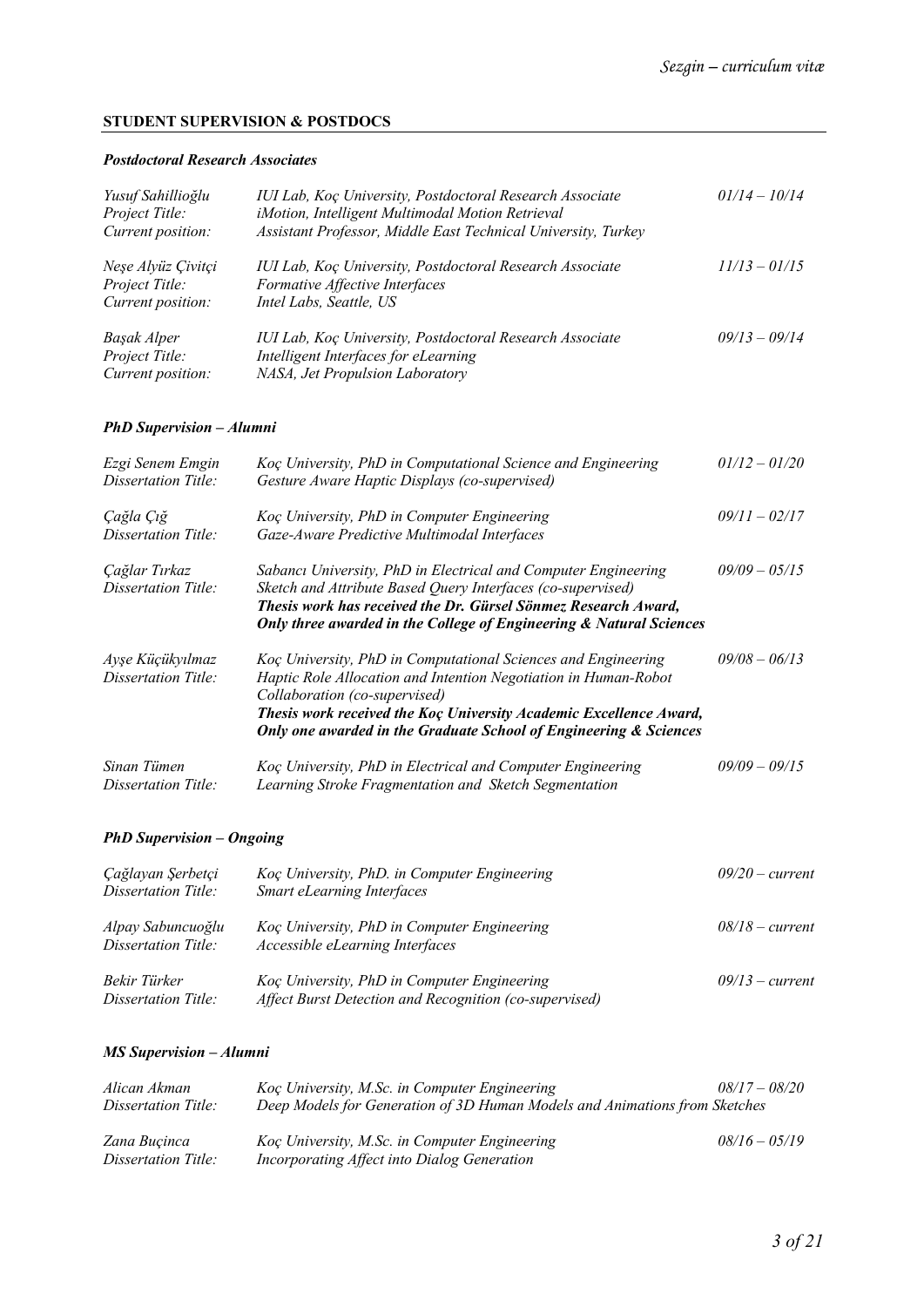| Ozan Can Altıok<br>Dissertation Title:            | Koç University, M.Sc. in Computer Engineering<br>Multimodal Interfaces for Motion Retrieval                                                                                            | $08/15 - 01/19$   |
|---------------------------------------------------|----------------------------------------------------------------------------------------------------------------------------------------------------------------------------------------|-------------------|
| Dissertation Title:                               | Kurmanbek Kaiyrbekov Koç University, M.Sc. in Computer Engineering<br>Stroke-based Sketched Symbol Segmentation And Generation (Deep Learning)                                         | $08/15 - 08/18$   |
| Kemal Tuğrul<br>Dissertation Title:               | Koç University, M.Sc. in Computer Engineering<br>Sketch Recognition with Few Examples                                                                                                  | $09/13 - 08/16$   |
| Şerike Çakmak<br>Dissertation Title:              | Koç University, M.Sc. in Computer Engineering<br>Clustering Free-Form Sketch Scenes through Perceptual Similarity                                                                      | $09/13 - 08/16$   |
| Cansu Şen<br>Dissertation Title:                  | Koç University, M.Sc. in Computer Engineering<br>Semi-Supervised Multimodal Intelligent Content Translator                                                                             | $09/13 - 09/16$   |
| Shabbir Marzban<br>Dissertation Title:            | Koç University, M.Sc. in Computer Engineering<br>Affect Burst Detection and Recognition (co-supervised)                                                                                | $09/13 - 08/15$   |
| Banuçiçek Gürcüoğlu<br>Dissertation Title:        | Koç University, M.Sc. in Computer Engineering<br>Learning People's Perception of Messiness for Hand-drawn Sketches                                                                     | $09/11 - 09/14$   |
| Atakan Arasan<br>Dissertation Title:              | Koç University, M.Sc. in Computer Engineering<br>Haptic Stylus with Inertial and Vibro Tactile Feedback (co-supervised)                                                                | $09/11 - 05/14$   |
| Özem Kalay<br>Dissertation Title:                 | Koç University, M.Sc. in Computer Engineering<br>Detection of Recognition Errors from Eye Gaze Behavior in<br><b>Sketch Recognition Interfaces</b>                                     | $09/11 - 08/14$   |
| Burak Özen<br>Dissertation Title:                 | Koç University, M.Sc. in Computer Engineering<br>A Simple Resource-Aware Approach to Sketch Recognition via<br>Style Identification                                                    | $09/11 - 06/13$   |
| Erelcan Yanık<br>Dissertation Title:              | Koç University, M.Sc. in Computer Engineering<br>Active Learning for Sketch Recognition                                                                                                | $09/11 - 06/13$   |
| Ö. Özgür Öğüz<br>Dissertation Title:              | Koç University, M.Sc. in Electrical and Computer Engineering<br>A Negotiation Model for Affective Visuo-Haptic Communication<br>Between a Human Operator and a Machine (co-supervised) | $09/08 - 06/10$   |
| <b>MS Supervision - Ongoing</b>                   |                                                                                                                                                                                        |                   |
| Burak Hayati Muslu<br>Dissertation Title:         | Koç University, M.Sc. in Computer Engineering<br>Backchannel Feedback Modeling for Human-Robot Interaction                                                                             | $09/20$ – current |
| <b>Baris Batuhan Topal</b><br>Dissertation Title: | Koç University, M.Sc. in Computer Engineering<br>Models of Engagement and Interaction for Groups of Robots                                                                             | $08/20$ – current |
| Gokce Iymen<br>Dissertation Title:                | Koç University, M.Sc. in Computer Engineering<br>Generative Models for Audio-Based Formative Feedback                                                                                  | $08/20$ – current |
| Alara Zindancioglu<br>Dissertation Title:         | Koç University, M.Sc. in Computer Engineering<br><b>Interactive Formative Feedback Systems</b>                                                                                         | $08/19$ - current |
| Ezgi Dede<br>Dissertation Title:                  | Koç University, M.Sc. in Computer Engineering<br><b>SketchNet</b>                                                                                                                      | $08/19$ - current |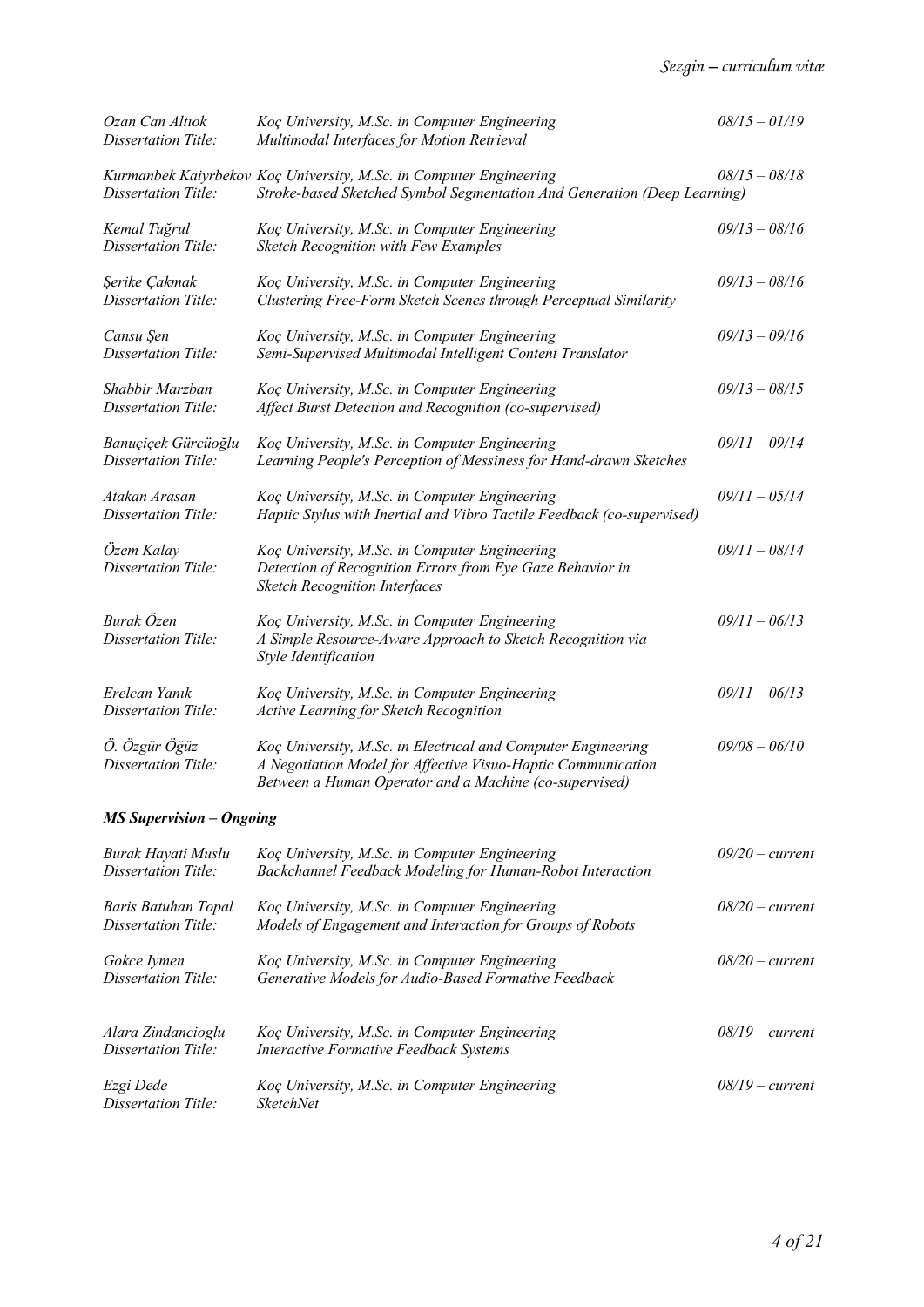# *Undergraduate Supervision*

| Ahmet Bağlan<br>Project Title:         | Koç University, Summer Research Student, Boğaziçi University<br>Sketch Auto-Completion by Grouping Classes                         | $07/16 - 09/16$ |
|----------------------------------------|------------------------------------------------------------------------------------------------------------------------------------|-----------------|
| Amirhossein Sayyafan<br>Project Title: | Koç University, Summer Research Student, Sharif U. of Technology<br>Demonstration of Sketch Auto-Completion in Real Life           | $07/16 - 09/16$ |
| Arda İçmez<br>Project Title:           | Koç University, Summer Research Student, Galatasaray University<br>Acceleration of Sketch Auto-Completion using Parallel Computing | $07/16 - 09/16$ |
| Elif Yağmur Eyrice<br>Project Title:   | Koç University, Summer Research Student, Bilkent University<br>Demonstration of Sketch Auto-Completion in Real Life                | $07/16 - 09/16$ |
| Semih Günel<br>Project Title:          | Koç University, Summer Research Student, Bilkent University<br>Algorithm Optimization in Sketch Auto-Completion                    | $07/16 - 09/16$ |
| Tuğrulcan Elmas<br>Project Title:      | Koç University, Summer Research Student, Bilkent University<br>Using Sketch Auto-Completion in Video Retrieval Engines             | $07/16 - 09/16$ |
| Zahra Montazeri<br>Project Title:      | Koç University, Summer Research Student, Sharif U. of Technology<br>Visualization of Big Data for e-Learning                       | $06/14 - 08/14$ |
| Sardar Bonabi<br>Project Title:        | Koç University, Summer Research Student, Sharif U. of Technology<br>Efficient Annotation for Semi-Automated Content Translation    | $06/14 - 08/14$ |
| Kemal Tuğrul<br>Project Title:         | Koç University, Summer Research Student, IEU<br>Effective Data Collection Strategies for Sketch-Based Interfaces                   | $06/12 - 08/12$ |
| Anıl Ulutürk<br>Project Title:         | Koç University, Summer Research Student, METU<br>A Multimodal Question Authoring Tool for Interactive Education                    | $06/12 - 08/12$ |
| Zeynep Mavuş<br>Project Title:         | Koç University, Summer Research Student, METU<br>Pen-Based Intelligent Interactive Geometry Tutor                                  | $06/12 - 08/12$ |
| Mustafa Tülü<br>Project Title:         | Koç University, Summer Research Student, Gaziantep U.<br>Fixtures for Ambient Traffic-Density Signage                              | $06/12 - 08/12$ |
| Buğra Akyıldız<br>Project Title:       | Koç University, Summer Research Student, Bilkent University<br>Sketch-Based Retrieval                                              | $06/11 - 08/11$ |
| Sasa Kostadinovic<br>Project Title:    | Koç University, IEASTE Exchange Student, University of Nis<br>Web-Services for Sketch Recognition                                  | $06/11 - 08/11$ |
| Tuğsad Karaduman<br>Project Title:     | Koç University, Summer Research Student<br>Interactive Animation of Graph Algorithms                                               | $02/11 - 06/11$ |
| Furkan Bayraktar<br>Project Title:     | Koç University, Undergraduate Research Student<br>Pen-Based Interfaces for Virtual Physics                                         | $06/11 - 06/12$ |
| Ozan Okumuşoğlu<br>Project Title:      | Koç University, Undergraduate Research Student<br>Pen-Based Interfaces for Virtual Physics                                         | $06/11 - 06/12$ |
| Aral Can Kaymaz<br>Project Title:      | Koç University, Undergraduate Research Student<br>Multimodal Storyboarding for Virtual Cinematography                              | $06/11 - 06/12$ |
| Atakan Arasan<br>Project Title:        | Koç University, Summer Research Student<br>Vibro-Tactile Stylus                                                                    | $06/10 - 09/10$ |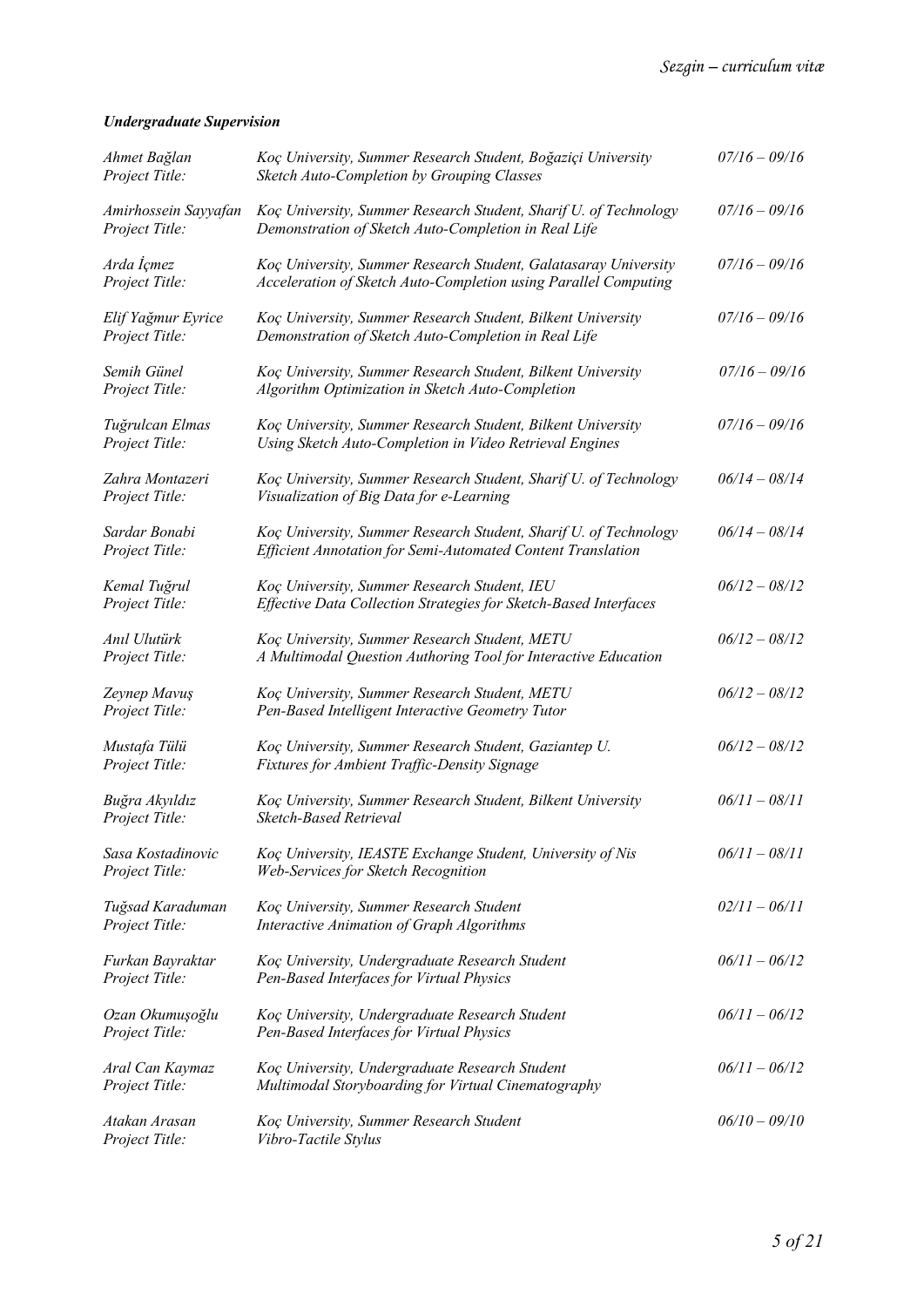| Emrah Şamdan<br>Project Title:              | Koç University, Summer Research Student<br>Robust Primitive Extraction for Free-Hand Strokes | $06/10 - 09/10$ |
|---------------------------------------------|----------------------------------------------------------------------------------------------|-----------------|
| Ismail Ulutürk<br>Project Title:            | Koç University, Summer Research Student<br>2D Sketch Recognition                             | $06/10 - 09/10$ |
| Relja Arandjelovic<br>Project Title:        | University of Cambridge, Summer UROP<br>Information Fusion for Sketch Recognition            | $06/08 - 08/08$ |
| Yuan Cao Zhang<br>Project Title:            | University of Cambridge, Summer UROP<br><b>Web-based Emotion Labeling Game</b>               | $06/08 - 09/08$ |
| <b>Alexander Blessing</b><br>Project Title: | University of Cambridge, Summer UROP<br>A Multimodal Scenario Editor for Driving Simulators  | $06/08 - 09/08$ |
| Dingli Zuo<br>Project Title:                | University of Cambridge, Summer UROP<br>An Efficient Framework for Video Annotation          | $06/07 - 09/07$ |

# *Part II Supervision (University of Cambridge)*

| Andy Prichard<br>Project Title:           | University of Cambridge, Part II Project, Undergraduate Thesis<br>Polygonal Mesh Reconstruction from Medical Images                                                          | $09/08 - 05/09$ |
|-------------------------------------------|------------------------------------------------------------------------------------------------------------------------------------------------------------------------------|-----------------|
| Devan Mahadeshwar<br><i>Thesis Title:</i> | University of Cambridge, Part II Project, Undergraduate Thesis<br>Laser Pointer Interaction with Projected Computer Displays                                                 | $09/07 - 05/08$ |
| Alison Shaw<br><i>Thesis Title:</i>       | University of Cambridge, Part II Project, Undergraduate Thesis<br>Modeling Using Dynamics                                                                                    | $09/07 - 05/08$ |
| Phillip M. Bielby<br>Thesis Title:        | University of Cambridge, Part II Project, Undergraduate Thesis<br>Face-tracking via Vicon Motion Capture System & Multiple Cameras                                           | $09/06 - 05/07$ |
| Sergei Trofimov<br>Thesis Title:          | University of Cambridge, Part II Project, Undergraduate Thesis<br>A Multimodal Interface for Creating Graphical Models                                                       | $09/06 - 05/07$ |
| Gareth P. Bailey<br>Thesis Title:         | University of Cambridge, Part II Project, Undergraduate Thesis<br>Directly Controlled Animation Using the Vicon System                                                       | $09/06 - 05/07$ |
| Rebecca Mahoney<br><i>Thesis Title:</i>   | University of Cambridge, Part II Project, Undergraduate Thesis<br>An Online Test Environment: Evaluating the Use of Affective<br>Inference in the Thinking Skills Assessment | $09/06 - 05/07$ |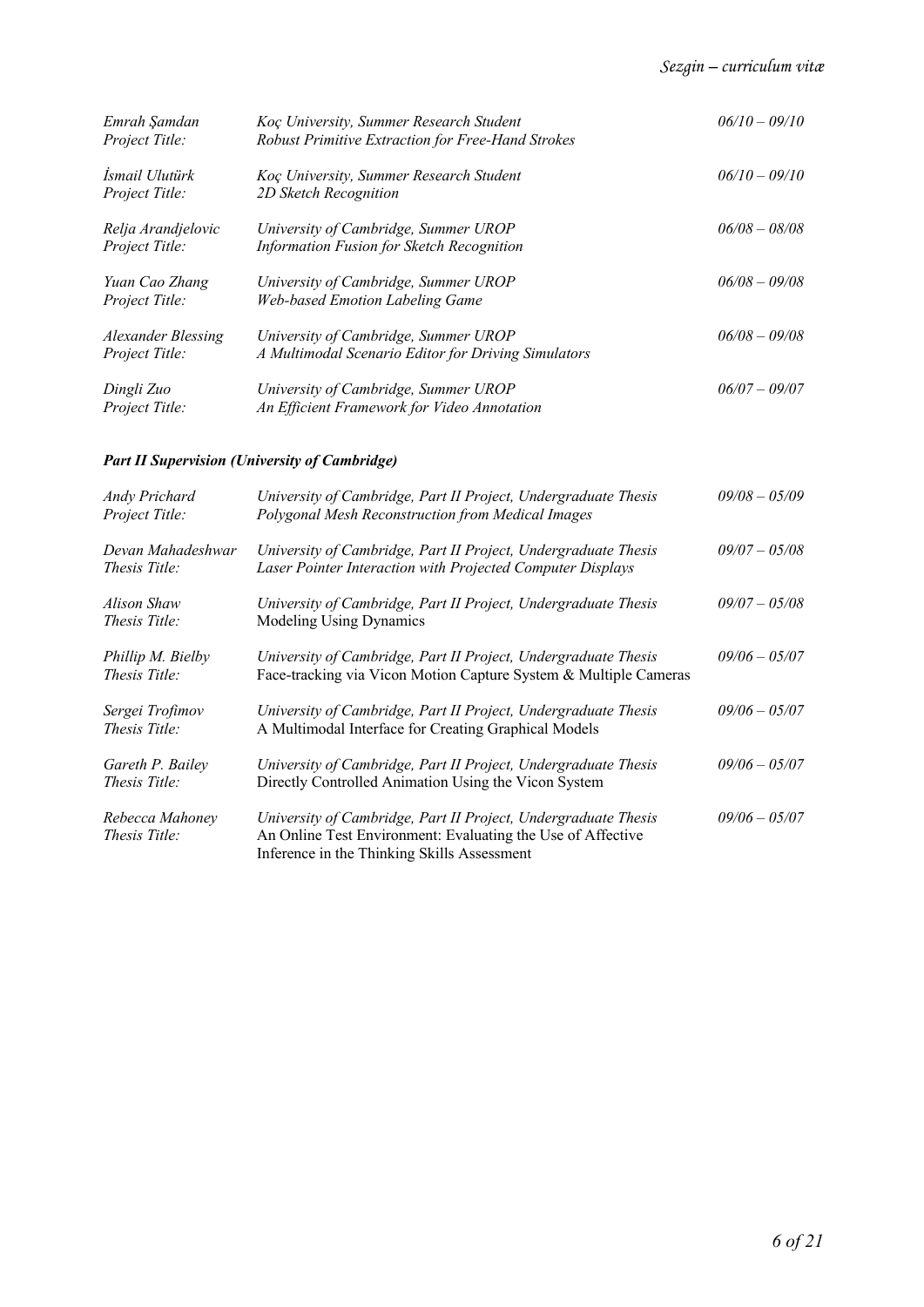## **SCHOLARLY WORK**

#### *Book Chapters*

- **1.** *T. M. Sezgin, Online Interpretation of Sketched Drawings, Book chapter in Sketch Based Interfaces and Modelling for Product Design, River Publishing, Book Chapter. (2020).*
- **2.** *T. M. Sezgin, Explainable Artificial Intelligence, Contributed Article, Softtech Technology Trend Report. (2020)*
- **3.** *Küçükyılmaz, S. O. Öğüz, T. M. Sezgin, Ç. Başdoğan.* **Improving Human-computer Cooperation through Haptic Role Exchange and Negotiation***,* Immersive Multimodal Interactive Presence: Person-Object, Person-Object-Person and Person-Person Scenarios, *Springer Series on Touch and Haptic Systems, Book Chapter.* (2012).
- **4.** *H.A. Blair, F. Dushin, D.W. Jakel, A.J. Rivera and T. M. Sezgin.* **Continuous Models of Computation for Logic Programs.** *Book chapter in The Logic Programming Paradigm: A 25-Year Perspective, Springer Series in Artificial Intelligence, Book Chapter.* (1999).

#### *Edited Journal Issues*

- **1.** *Biswas, P., Orero, P., Sezgin, T.M., Special Issue on Intelligent Interaction Design, AIEDAM Special Issue, Volume 33, Number 4, Guest Editor, (2020).*
- 2. *T. M. Sezgin, Computers and Graphics, Special Section on SBIM, CAe, NPAR Expressive 2015, Volume 59, October 2016, Guest Editor, (2016).*
- **3.** *T. Isenberg, P. Asente, J. Collomosse, T. M. Sezgin, Computers and Graphics, Computational Aesthetics, Non-Photorealistic Animation and Rendering, and Sketch Based Interfaces and Modeling, Special Issue, October 2012, Guest Editor, (2012).*

#### *Refereed Publications*

- **1.** *A. Sabuncuoğlu, M. T. Sezgin, Kart-ON: Affordable Early Programming Education with Shared Smartphones and Easy-to-Find Materials,* IUI '20: Proceedings of the 25th International Conference on Intelligent User Interfaces Companion. (2020)*.*
- **2.** *A. Akman, Y. Sahillioğlu, T. M. Sezgin, Generation of 3D Human Models and Animations Using Simple Sketches,* Graphics Interfaces, (2020).
- **3.** *B. Sadia, S. E. Emgin, T. M. Sezgin and Ç. Başdoğan, Data-Driven Vibrotactile Rendering of Digital Buttons on Touchscreens, International Journal of Human-Computer Studies, Vol. 135 (2020).*
- **4.** *A. Bonnici, A. Akman, G. Calleja, K. P. Camilleri, P. Fehling, A. Ferreira, F. Hermuth, J. H. Israel, T. Landwehr, J. Liu, N. M. J. Padfield, T. M. Sezgin, and P. L. Rosin, Sketch-based interaction and modeling: where do we stand?, Artificial Intelligence for Engineering Design, Analysis and Manufacturing, pp. 1–19, (2019)*
- **5.** *K. Kaiyrbekov, T. M. Sezgin, Stroke-based sketched symbol reconstruction and segmentation, IEEE Computer Graphics and Applications, Accepted for Publication, (2019).*
- **6.** *N. Alyuz, T. M. Sezgin, Interpretable Machine Learning for Generating Semantically Meaningful Formative Feedback, CVPR, IEEE Conference on Computer Vision and Pattern Recognition, Workshop on Explainable AI, Long Beach, CA (2019)*
- **7.** *N. Hussain, E. Erzin, T. M. Sezgin, Y. Yemez, Speech Driven Backchannel Generation using Deep Q-Network for Enhancing Engagement in Human-Robot Interaction, INTERSPEECH: Annual Conference of the International Speech Communication Association, Graz, Austria, (2019).*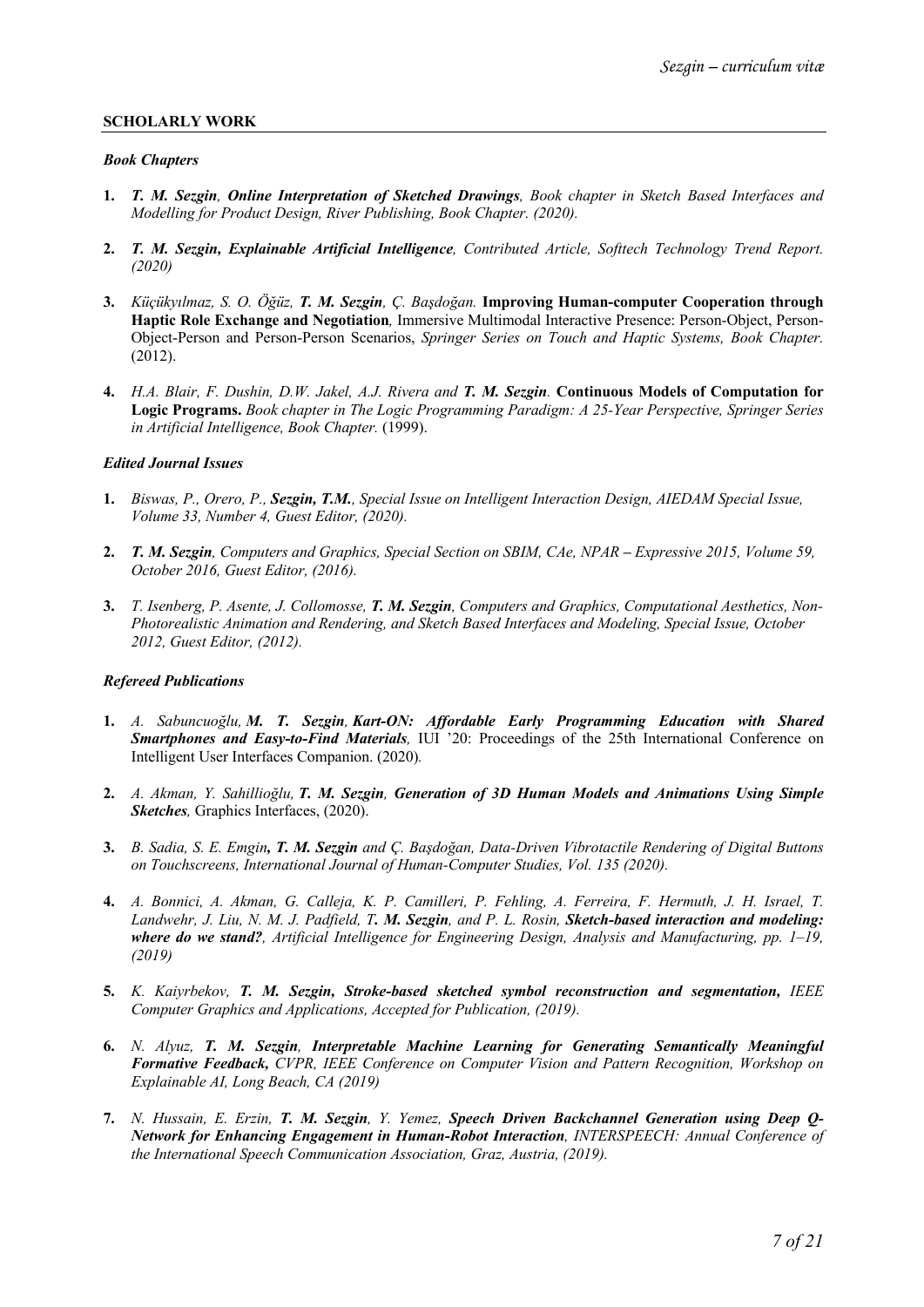- **8.** *S. E. Emgin, A. Aghakhani, T. M. Sezgin, C. Basdogan, Haptable: An Interactive Tabletop Providing Online Haptic Feedback for Touch Gestures, IEEE Transactions on Visualization and Computer Graphics, Vol: 25, Issue: 9, pp. 2749-2762, (2019).*
- **9.** *N. Hussain, E. Erzin, T. M. Sezgin, Y. Yemez, Batch Recurrent Q-Learning for Backchannel Generation Towards Engaging Agents" 8th International Conference on Affective Computing and Intelligent Interaction (ACII), (2019).*
- **10.** *B. Türker, E. Erzin, Y. Yemez, and T. M. Sezgin, Audio-Visual Prediction of Head-Nod and Turn-Taking Events in Dyadic Interactions, Proc. Interspeech 2018, Hyderabad, India (2018).*
- **11.** *L. Devillers and S. Rosset and G. Dubuisson Duplessis and L. Bechade and Y. Yemez and B. B. Turker and T. M. Sezgin and E. Erzin and K. El Haddad and S. Dupont and P. Deleglise and Y. Esteve and C. Lailler and E. Gilmartin and N. Campbell, Multifaceted Engagement in Social Interaction with a Machine: The JOKER Project, 2018 13th IEEE International Conference on Automatic Face & Gesture Recognition (FG 2018), Xi'an, China, pp. 697-701, (2018).*
- **12.** *E. Marchi, B. Schuller, A. Baird, S. Baron-Cohen, A. Lassalle, H. O'Rielly, D. Pigat, P. Robinson, I. Davies, T. Baltrusaitis, O. Golan, S. Fridenson-Hayo, S. Tal, S. Newman, N. Meir-Goren, A. Camurri, S. Piana, S. Bolte, T. M. Sezgin, N. Alyuz, A. Rynkiewicz, A. Baranger, The ASC-Inclusion Perceptual Serious Gaming Platform for Autistic Children, IEEE Transactions on Games, Forthcoming, (2018).*
- **13.** *Ç. Çığ and T. M. Sezgin, Gaze-based predictive user interfaces: Visualizing user intentions in the presence of uncertainty, International Journal of Human-Computer Studies, Vol: 111, pp. 78-91, (2018).*
- **14.** *Kebude, D., Eteke, C., Sezgin, TM, Akgun, B., Communicative Cues for Reach-to-Grasp Motions: From Humans to Robots, International Conference on Autonomous Agents and Multiagent Systems, July 10-15, Stockholm, Sweden, (2018).*
- **15.** *B. Alper, N. Riche, F. Chevalier, J. Boy, T. M. Sezgin,* **Visualization Literacy at Elementary School.** *In Proceedings of ACM CHI 2017, Conference on Human Factors in Computing Systems, Denver CO, May 6-11, (2017). CHI 2017 Honorable Mention Award*
- **16.** *B. B. Türker, Y. Yemez, T. M. Sezgin, E. Erzin, Audio-Facial Laughter Detection in Naturalistic Dyadic Conversations, IEEE Transactions on Affective Computing, Forthcoming, (2017).*
- **17.** *K. T. Yeşilbek, T. M. Sezgin, Sketch Recognition with Few Examples, Computers and Graphics, Forthcoming, (2017).*
- **18.** *B. Alper, N. H. Riche, F. Chevalier, J. Boy and T. M. Sezgin, Visualization Literacy at Elementary School, Conference on Pen and Touch Technology in Education, Evanston, IL, USA, Oct 12-14, (2017).*
- **19.** *Y. Sahillioglu, T. M. Sezgin, Sketch-based Articulated 3D Shape Retrieval, IEEE Computer Graphics and Applications, Forthcoming, (2017).*
- **20.** *Rudakova, V., Lin, N., Trayan, N., Sezgin, T.M., Dorsey, J., Rushmeier, H., CHER-ish: A sketch- and imagebased system for 3D representation and documentation of cultural heritage sites, Proceedings of the Eurographics Symposium on Graphics and Cultural Heritage, Forthcoming, Graz, Austria, September 27, (2017).*
- **21.** *O. C. Altıok, T. M. Sezgin, Characterizing User Behavior for Speech and Sketch-based Video Retrieval Interfaces, Proceedings of Expressive 2017, Posters, Artworks, and Bridging Papers, the Eurographics Association, Los Angeles, CA, USA, July 29-30, (2017).*
- **22.** *Kebude, D., Sezgin, TM, Akgun, B., Exploring Communicative Arm Motion for Human-Robot Interaction, Robotics: Science and Systems, Workshop on Mathematical Models, Algorithms, and Human-Robot Interaction, July 15, Boston, MA, (2017)*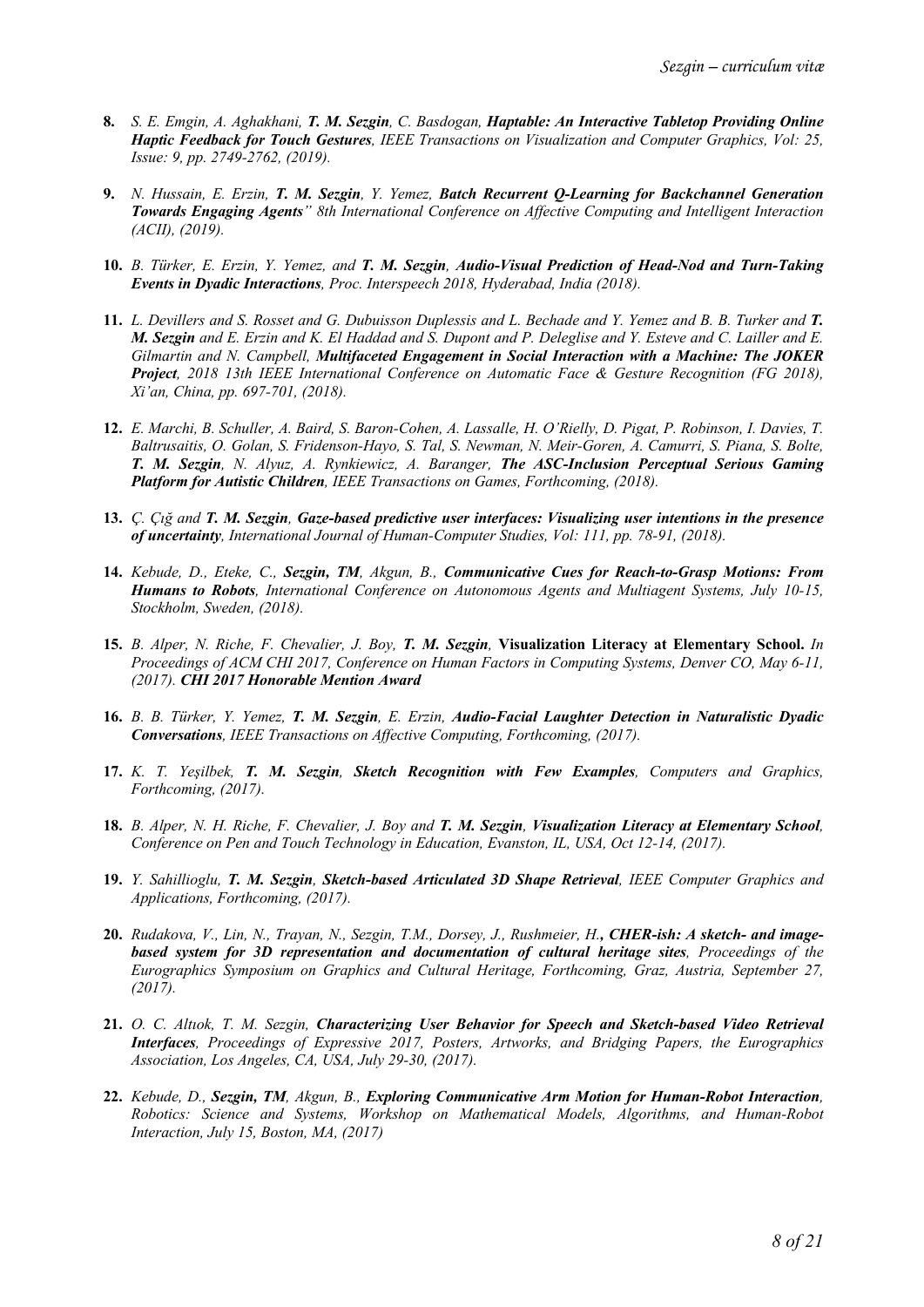- **23.** *B. B. Türker, Z. Buçinca, E. Erzin, Y. Yemez, T. M. Sezgin, Engagement and User Experience with a Laughter Responsive Social Robot, Interspeech 2017, Proceedings of the Annual Conference of the International Speech Communication Association, Stockholm, Sweden, Aug 20-24, Forthcoming (2017)*
- **24.** *W. Shi, Z. Wang, T. M. Sezgin, J. Dorsey, and H. Rushmeier, Material Design in Augmented Reality with In-Situ Visual Feedback, Proceedings of the Eurographics Symposium on Rendering, Forthcoming, Helsinki, Finland, June 19-21, (2017).*
- **25.** *O. Altıok, K. T. Yeşilbek, T. M. Sezgin,* **What Auto Completion Tells Us About Sketch Recognition.** *In Proceedings of Expressive 2016, Posters, Artworks, and Bridging Papers, the Eurographics Association, Lisbon, Portugal, May 7-9, (2016).*
- **26.** *Ş. Çakmak, T. M. Sezgin,* **Building a Gold Standard for Perceptual Sketch Similarity .** *In Proceedings of Expressive 2016, Posters, Artworks, and Bridging Papers, the Eurographics Association, Lisbon, Portugal, May 7-9, (2016).*
- **27.** *Ç. Çığ, T. M. Sezgin,* **Gaze-Based Biometric Authentication: Hand-Eye Coordination Patterns as a Biometric Trait.** *In Proceedings of Expressive 2016, Posters, Artworks, and Bridging Papers, the Eurographics Association, Lisbon, Portugal, May 7-9, (2016).*
- **28.** *C. Tanase, I. Giangreco, L. Rossetto, H. Schuldt, O. Seddati, S. Dupont, O. C. Altıok, T. M. Sezgin,* **Semantic Sketch-Based Video Retrieval with Autocompletion***, Proceedings of the 21st International Conference on Intelligent User Interfaces (IUI 2016), ACM, March 7–10, 2016, Sonoma, CA, USA, (2016).*
- **29.** *L. Rossetto, I. Giangreco, S. Heller, C. Tanase, H. Schuldt, O. Seddati, S. Dupont. T. M. Sezgin, O. C. Altıok, Y. Sahillioglu,* **IMOTION - Searching for Video Sequences Using Multi-Shot Sketch Queries**, *Proceedings of the 22nd International Conference on MultiMedia Modeling, Miami, Jan 4-6, (2016).*
- **30.** *L. Rossetto, I. Giangreco, C. Tanase, H. Schuldt, O. Seddati, S. Dupont. T. M. Sezgin, Y. Sahillioglu,*  **iAutoMotion - an Autonomous Content-based Video Retrieval Engine**, *Proceedings of the 22nd International Conference on MultiMedia Modeling, Miami, Jan 4-6, (2016).*
- **31.** *Arasan, Ç. Basdogan, and T. M. Sezgin.* **HaptiStylus: A Novel Stylus Capable of Displaying Movement and Rotational Torque Effects***. IEEE Computer Graphics and Applications, vol. 36, no. 1, pp. 30-41, Jan.- Feb. 2016, (2016).*
- **32.** *E. Yanık, T. M. Sezgin,* **Active learning for sketch recognition***. Computers & Graphics, Vol. 52, Issue C, Nov 2015, pp. 93-105, (2015).*
- **33.** *L. Devillers, S. Rosset, G. Dubuisson Duplessis, M. A. Sehili, L. Béchade, A. Delaborde, C. Gossart, V. Letard, F. Yang, Y. Yemez, B. B. Türker, M. Sezgin, K. El Haddad, S. Dupont, D. Luzzati, Y. Estève, E. Gilmartin, N. Campbell,* **Multimodal Data Collection of Human-Robot Humorous Interactions in the JOKER Project***, Proceedings of the 6th International Conference on Affective Computing and Intelligent Interaction, Xi'an, China, September 21-24, (2015).*
- **34.** *Ç. Tırkaz, J. Eisenstein, B. Yanıkoğlu, T. M. Sezgin.* **Identifying Visual Attributes for Object Recognition from Text and Taxonomy***. Computer Vision and Image Understanding, Volume 137, August 2015, pp. 12-23, (2015).*
- **35.** *C. E. Madan, A. Küçükyılmaz, T. M. Sezgin, and Ç. Basdogan.* **Recognition of Haptic Interaction Patterns in Dyadic Joint Object Manipulation***. IEEE Transactions on Haptics, vol. 8, no. 1, pp. 54-66, (2015).*
- **36.** *L. Rossetto, I. Giangreco, H. Schuldt, S. Dupont, O. Seddati, T. M. Sezgin, Y. Sahillioglu,* **IMOTION: A Content-based Video Retrieval Engine.** *Proceedings of the 21st International Conference on MultiMedia Modeling, Sydney, Jan 5-7, (2015).*
- **37.** *Ç. Çığ, T. M. Sezgin,* **Real-time activity prediction: a gaze-based approach for early recognition of penbased interaction tasks.** *In Proceedings of the workshop on Sketch-Based Interfaces and Modeling (SBIM '15). Eurographics Association, Aire-la-Ville, Switzerland, Switzerland, 59-65, (2015).*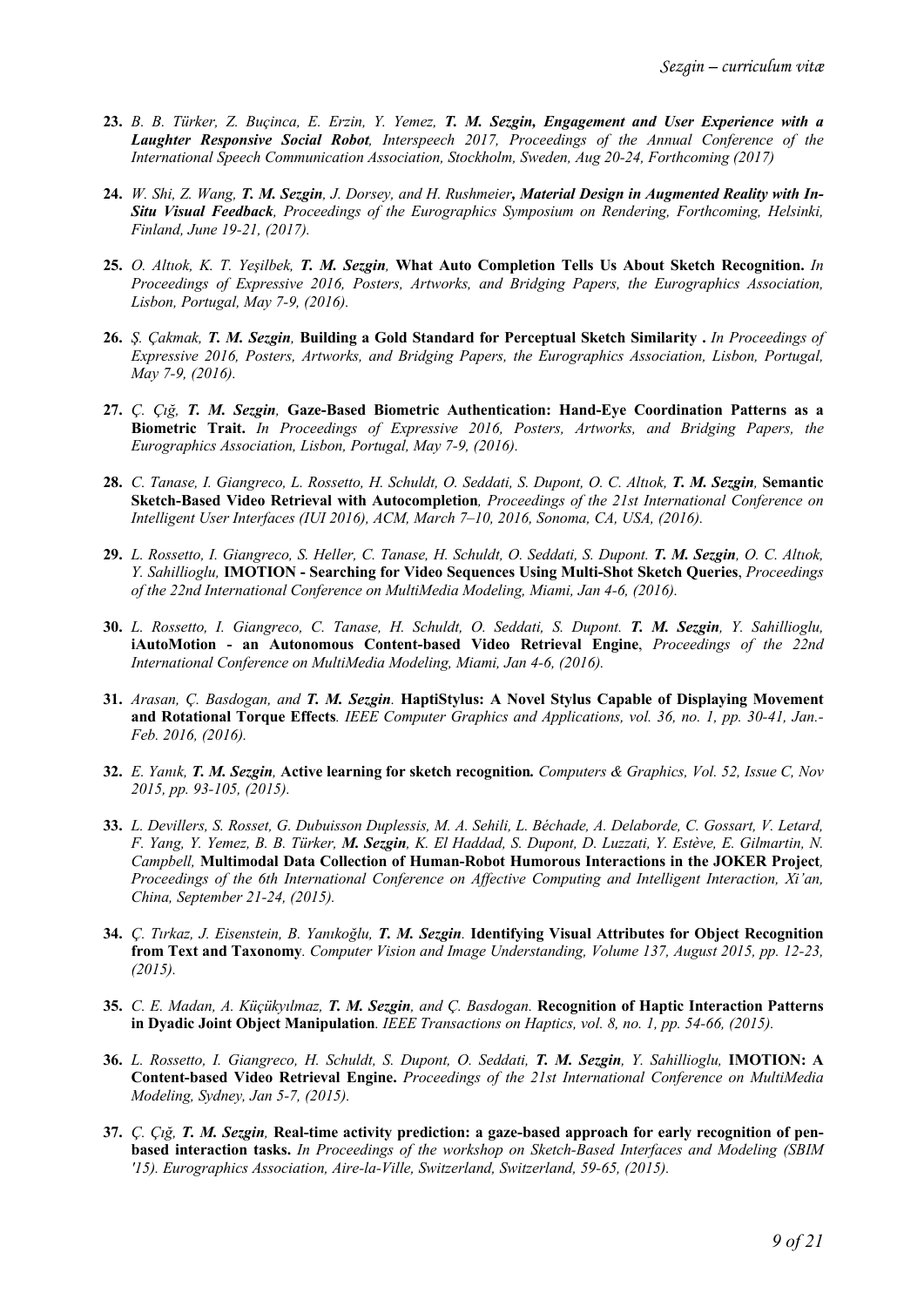- **38.** *K. T. Yesilbek, C. Sen, S. Cakmak, and T. M. Sezgin,* **SVM-based sketch recognition: which hyperparameter interval to try?***. In Proceedings of the workshop on Sketch-Based Interfaces and Modeling (SBIM '15). Eurographics Association, Aire-la-Ville, Switzerland, Switzerland, 117-121, (2015).*
- **39.** *B. Schuller, E. Marchi, S. Baron-Cohen, A. Lassalle, H. O'Reilly, D. Pigat, P. Robinson, I. Davies, T. Baltrusaitis, M. Mahmoud, O. Golan, S. Fridenson, S. Tal, S. Newman, N. Meir, R. Shillo, A. Camurri, S. P., A. Staglianò, S. Bölte, D. Lundqvist, S. Berggren, A. Baranger, N. Sullings, T. M Sezgin, N. Alyuz, A. Rynkiewicz, K. Ptaszek, K. Ligmann,* **Recent developments and results of ASC-Inclusion: An Integrated Internet-Based Environment for Social Inclusion of Children with Autism Spectrum Conditions***, Proc. 3rd International Workshop on Digital Games for Empowerment and Inclusion (IDGEI 2015) held in conjunction with the 20th International Conference on Intelligent User Interfaces (IUI 2015), ACM, Atlanta, US, 29.03- 01.04.2015.*
- **40.** *Ç. Çığ, T. M. Sezgin,* **Gaze-Based Virtual Task Predictor.** *Proceedings of International Conference on Multimodal Interfaces, Workshop Eye Gaze in Intelligent Human Machine Interaction: Eye-Gaze and Multimodality, Istanbul, Turkey, November 12-16, (2014).*
- **41.** *Ç. Çığ, T. M. Sezgin,* **Gaze-Based Prediction of Pen-Based Virtual Interaction Tasks***. International Journal of Human-Computer Studies, Volume 73, Pages 91–106, (2014).*
- **42.** *F. Sezgin, T. M. Sezgin,* **Finding the Best Portable Congruential Random Number Generators.** *Computer Physics Communications, Volume 184, Issue 8, p. 1889-1897, (2013).*
- **43.** *Arasan, C. Başdoğan, T. M. Sezgin,* **Haptic Stylus with Inertial and Vibro-Tactile Feedback***. Proceedings of World Haptics Conference, (2013).*
- **44.** *R. S. Tümen, T. M. Sezgin,* **DPFrag: A Trainable Stroke Fragmentation Framework based on Dynamic Programming.** *IEEE Computer Graphics and Applications, Sept.-Oct. 2013, Vol. 33 no. 5), pp. 59-67, (2013).*
- **45.** *Küçükyılmaz, T. M. Sezgin, Ç. Başdoğan,* **Intention Recognition for Dynamic Role Exchange in Haptic Collaboration***. IEEE Transactions on Haptics, vol. 6, no. 1, pp. 58-68, (2013).*
- **46.** *Mörtl, M. Lawitzky, A. Küçükyılmaz, T. M. Sezgin, Ç. Başdoğan, S. Hirche,* **The Role of Roles: Physical Cooperation between Humans and Robots***. International Journal of Robotics Research, November 2012; Vol. 31, No. 13, (2012).*
- **47.** *Ç. Tırkaz, B. Yanıkoğlu, T. M. Sezgin,* **Memory Conscious Sketched Symbol Recognition.** *21st International Conference on Pattern Recognition, Tsukuba Science City, Japan, November 11-15, (2012).*
- **48.** *S. Ö. Ögüz, A. Küçükyılmaz, T. M. Sezgin, Ç. Başdoğan,* **Supporting Negotiation Behavior in Haptics-Enabled Human-Computer Interfaces.** *IEEE Transactions on Haptics, Vol.: 5, Issue: 3, Pages: 274-284, 3rd Quarter., (2012).*
- **49.** *T. Isenberg, P. Asente, J. Collomosse, T. M. Sezgin,* **Special section on the 2011 joint symposium on computational aesthetics (CAe), non-photorealistic animation and rendering (NPAR), and sketch-based interfaces and modeling (SBIM)***. Computers & Graphics, Volume 36, Issue 6, Pages A3–A5, October 2012.*
- **50.** *Ç. Tırkaz, B. Yanıkoğlu, T. M. Sezgin,* **Sketched Symbol Recognition with Auto Completion***. Pattern Recognition, vol 45, issue 11, pp 3926-3937 (2012).*
- **51.** *Küçükyılmaz, T. M. Sezgin, Ç. Başdoğan, Physical Communication of Intent: A Haptic Negotiation Framework for Human-Robot Interaction. IEEE HRI: Workshop on Advances in Tactile Sensing and Touch based Human-Robot Interaction, Boston, MA, March 5, (2012).*
- **52.** *Ç. Tırkaz, B. Yanıkoğlu, T. M. Sezgin,* **Sketched Symbol Recognition with Few Examples Using Particle Filtering***. ACM Symposium on Sketch Based Interfaces and Modeling, Vancouver, Canada, August 5-7, (2011).*
- **53.** *Kucukyilmaz, T. M. Sezgin, C. Basdogan, Conveying Intentions through Haptics in Human-Computer Collaboration. IEEE World Haptics Conference, Istanbul, Turkey, June 22-24, (2011).*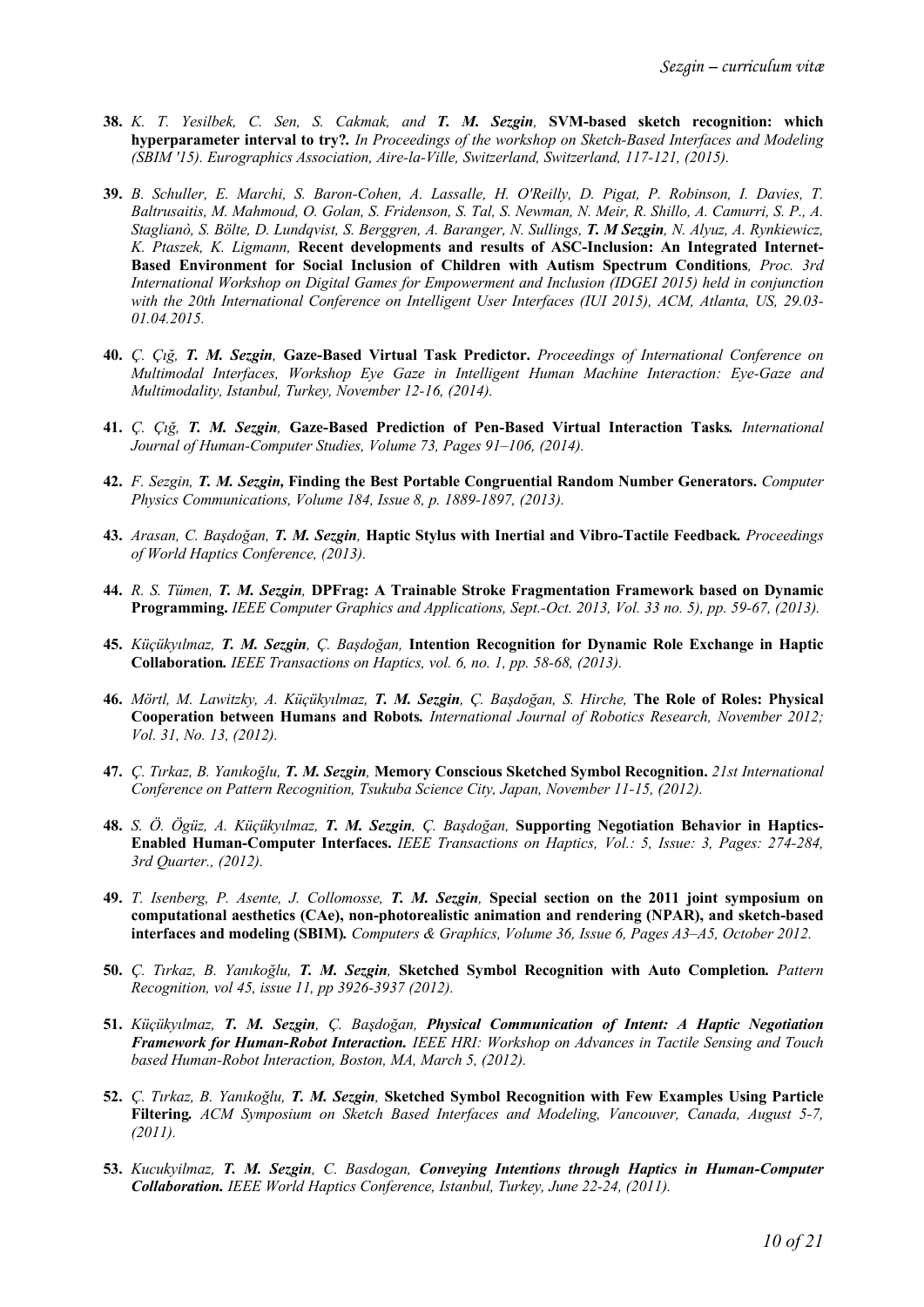- **54.** *R. Arandjelovic, T. M. Sezgin,* **Sketch recognition by fusion of temporal and image-based features***. Pattern Recognition, vol: 44, issue: 6, pp 1225-1234, (2011).*
- **55.** *S. Afzal, T. M. Sezgin, P. Robinson, Decoding Emotions from Facial Animations. ACM/SSPNET 2nd International Symposium On Facial Analysis And Animation, Edinburgh, United Kingdom, October 21, (2010).*
- **56.** *Y. Gao, Q. Zhao, A. Hao, T. M. Sezgin, N. A. Dodgson,* **Automatic Construction of 3D Animatable Facial Avatars.** *Computer Animation and Virtual Worlds, Vol:21, Issue 3-4, pp 343-354, (2010).*
- **57.** *R. S. Tumen, M. E. Acer, T.M. Sezgin,* **Feature Extraction and Classifier Combination for Image-based Sketch Recognition.** *ACM Symposium on Sketch Based Interfaces and Modeling, Annecy, France, June 7-10, (2010).*
- **58.** *S. O. Oguz, A. Kucukyilmaz, M. T. Sezgin, C. Basdogan,* **Haptic Negotiation and Role Exchange for Collaboration in Virtual Environments.** *IEEE Haptics Symposium, Waltham, Massachusetts, USA, March 25-26, (2010).*
- **59.** *T. M. Sezgin, I. Davies, P. Robinson,* **Multimodal Inference for Driver-vehicle Interaction.** *International Conference on Multimodal Interfaces, Cambridge, MA, November 2-6,* (2009).
- **60.** *S. Afzal, T. M. Sezgin, Y. Gao, P. Robinson*, **Perception of Emotional Expressions through Facial Feature Points.** *IEEE International Conference on Affective Computing and Intelligent Interaction, Amsterdam, Netherlands, September 10-11,* (2009).
- **61.** *Y. Gao, T. M. Sezgin, N. Dodgson.,* **Automatic Construction of 3D Animatable Facial Models.** *International Conference on Computer Animation and Social Agents, Amsterdam, Netherlands, June 17-19,*  (2009).
- **62.** *T. M. Sezgin, I. Davies, P. Robinson,* **Multimodal Inference for Driver-Vehicle Interaction.** *Workshop on Multimodal Interfaces for Automotive Applications, International Conference on Intelligent User Interfaces, Sanibel, Florida, USA, February* (2009).
- **63.** *Blessing, T. M. Sezgin, R. Arandjelovic, P. Robinson,* **A Multimodal Interface for Road Design.** *Workshop on Sketch Recognition, International Conf. on Intelligent User Interfaces, Sanibel, FL, USA, Feb. 8,* (2009).
- **64.** *T. M. Sezgin and R. Davis,* **Sketch Recognition in Interspersed Drawings Using Time-Based Graphical Models.** *Computers & Graphics Journal, Volume 32 , Issue 5, pp. 500-510* (2008).
- **65.** *M. Altınel, E. Arpalı, T. M. Sezgin, F. Sezgin, F. Gönenç, A. Yazıcıoğlu,* **A New Logistic Regression Based Nomogram Developed For Predicting Prostate Biopsy Outcomes in The Turkish Population.** *20th Congress of the Turkish Urology Association, Antalya, Turkey, November 1-6* (2008).
- **66.** *P. Biswas, T. M. Sezgin and P. Robinson,* **Perception Model for People with Visual Impairments.** *Proc. of the 10th International Conf. on Visual Information Systems (LNCS 5188), Salerno, Italy, September 11-12,*  (2008).
- **67.** *T. M. Sezgin, T. Stahovich, and R. Davis*. **Sketch Based Interfaces: Early Processing for Sketch Understanding.** *In ACM SIGGRAPH 2007 courses (SIGGRAPH '07). ACM, New York, NY, USA, Article 37* (2007).
- **68.** *T. M. Sezgin and P. Robinson,* **Affective Video Data Collection Using an Automobile Simulator.** *Second International Conf. on Affective Computing and Intelligent Interaction, Lisbon, Portugal, September 12-14,*  (2007).
- **69.** *X Pan, M Gillies, T. M. Sezgin, C. Loscos,* **Expressing Complex Mental States Through Facial Expressions.** *2nd International Conf. on Affective Computing and Intelligent Interaction, Lisbon, Portugal, Sept. 12-14,* (2007).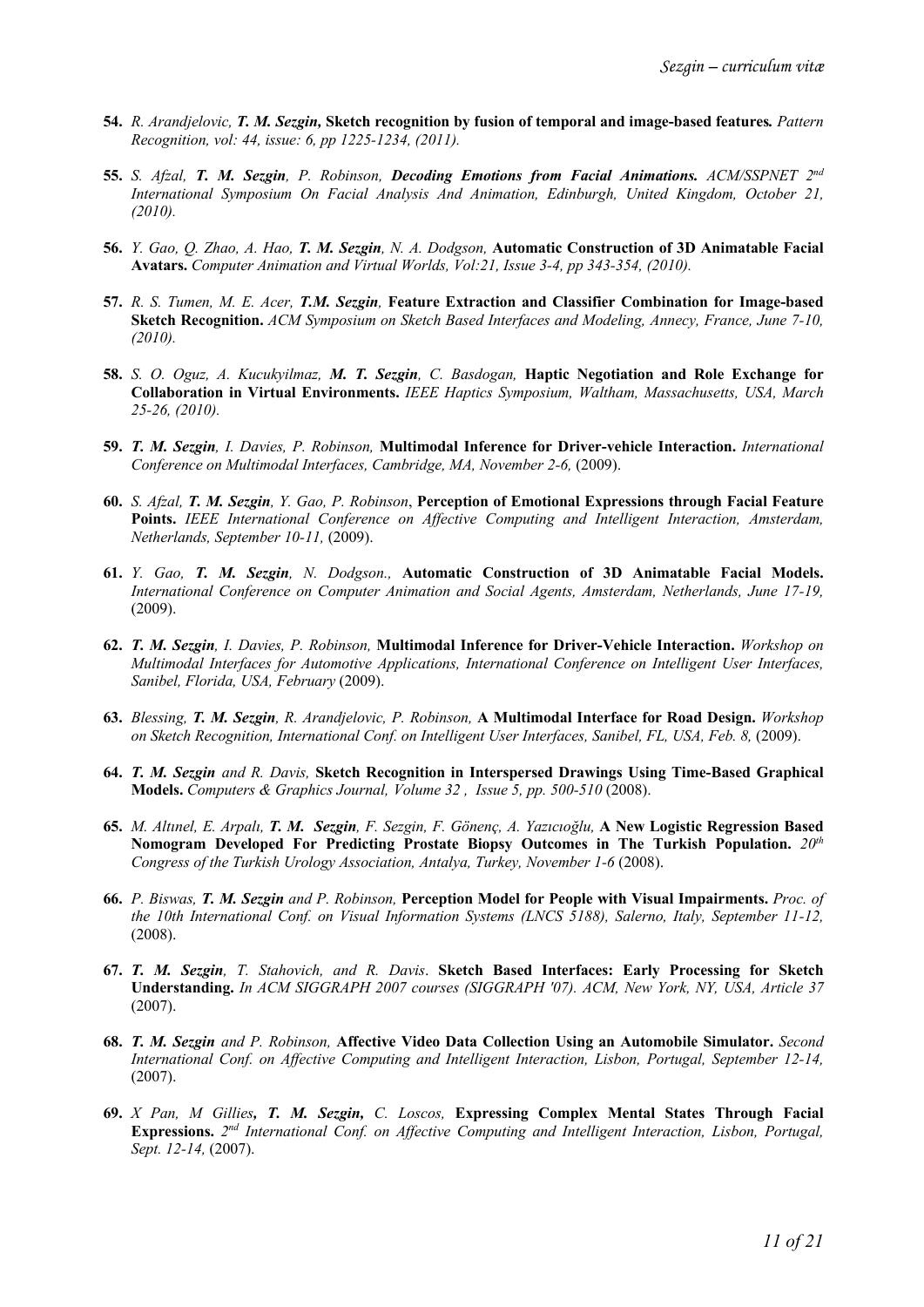- **70.** *T. M. Sezgin and R. Davis.* **Temporal Sketch Recognition in Interspersed Drawings.** *Fourth Eurographics Workshop on Sketch-Based Interfaces and Modeling, University of California, Riverside, CA, August 2-3,*  (2007).
- **71.** *T. M. Sezgin and R. Davis.* **Sketch Interpretation Using Multiscale Models of Temporal Patterns.** *IEEE Computer Graphics & Applications Journal, Volume: 27, Issue: 1, pp. 28-37.* (2007).
- **72.** *H. Dibeklioglu, T. M. Sezgin, E. Ozcan*. **A Recognizer for Free-Hand Graph Drawings.** *International Workshop on Pen-Based Learning Technologies, Catania, Italy, May 24-25* (2007).
- **73.** *T. M. Sezgin*. **Overview of Recent Work in Pen-Centric Computing.** *Invited Workshop on Pen-Centric Computing, Providence RI, March 26-28* (2007).
- **74.** *F. Sezgin and T. M. Sezgin.* **On the Statistical Analysis of Feigenbaum Constants.** *Journal of the Franklin Institute, vol. 343, pp. 756-758 (2006).*
- **75.** *T. M. Sezgin.* **Sketch Interpretation Using Multiscale Models of Temporal Patterns.** *In NESCAI'06 Northeast Student Colloquium on Artificial Intelligence., Ithaca NY, April 28-29* (2006)*.*
- **76.** *T. M. Sezgin, T. Stahovich, and R. Davis*. **Sketch Based Interfaces: Early Processing for Sketch Understanding.** *In ACM SIGGRAPH 2006 courses (SIGGRAPH '06). ACM, New York, NY, USA, Article 22* (2006).
- **77.** *T. M. Sezgin and R. Davis.* **HMM-Based Efficient Sketch Recognition.** *In Proceedings of the International Conference on Intelligent User Interfaces (IUI'05), San Diego, CA.* (2005).
- **78.** *T. M. Sezgin and R. Davis.* **Handling Overtraced Strokes in Hand-Drawn Sketches.** *In Proceedings of the AAAI Spring Symposium Series: Making Pen-Based Interaction Intelligent and Natural, Washington DC,* (2004).
- **79.** *T. M. Sezgin and R. Davis.* **Scale-space Based Feature Point Detection for Digital Ink.** *In Proceedings of the AAAI Spring Symposium Series: Making Pen-Based Interaction Intelligent and Natural, Washington DC,*  (2004).
- **80.** *T. M. Sezgin, T. Stahovich, and R. Davis.* **Sketch Based Interfaces: Early Processing for Sketch Understanding.** *ACM International Conference Proc., Vol. 15. Perceptive User Interfaces, Orlando FL.* (2001).

#### *Abstracts and Technical Reports*

- **1.** *Bahar B., Barla I, Boymul Ö., Dicle Ç., Erol B., Saraçlar M., Sezgin T. M., Zelezny M.,* **Mobile-Phone Based Gesture Recognition.** In *Proceedings of eNTERFACE'07, The Summer Workshop on Multimodal Interfaces, Istanbul, Turkey* (2007).
- **2.** *Savran, A., Celiktutan, O., Akyol, A., Trojanova, J., Dibeklioglu, H., Esenlik, S., Bozkurt, N., Demirkir, C., Akagunduz, E., Caliskan, K., Alyuz, N., Sankur, B., Ulusoy, I., Akarun, L., and Sezgin, T. M.,* **3D Face Recognition Performance Under Adversarial Conditions.** In *Proceedings of eNTERFACE'07, The Summer Workshop on Multimodal Interfaces, Istanbul, Turkey* (2007).
- **3.** *T. M. Sezgin and R. Davis.* **Modeling Sketching as a Dynamic Process**. *In Proceedings of CSAIL Student Workshop '05 Gloucester, MA* (2005).
- **4.** *T. M. Sezgin and R. Davis*. **Efficient search space exploration for sketch recognition.** *In MIT Computer Science and Artificial Intelligence Laboratory Annual Research Abstract*. (2004).
- **5.** *T. M. Sezgin and R. Davis.* **Early Sketch Processing with Application in HMM Based Sketch Recognition.** *In MIT Computer Science and Artificial Intelligence Laboratory Technical Report AIM-2004-016,* (2004).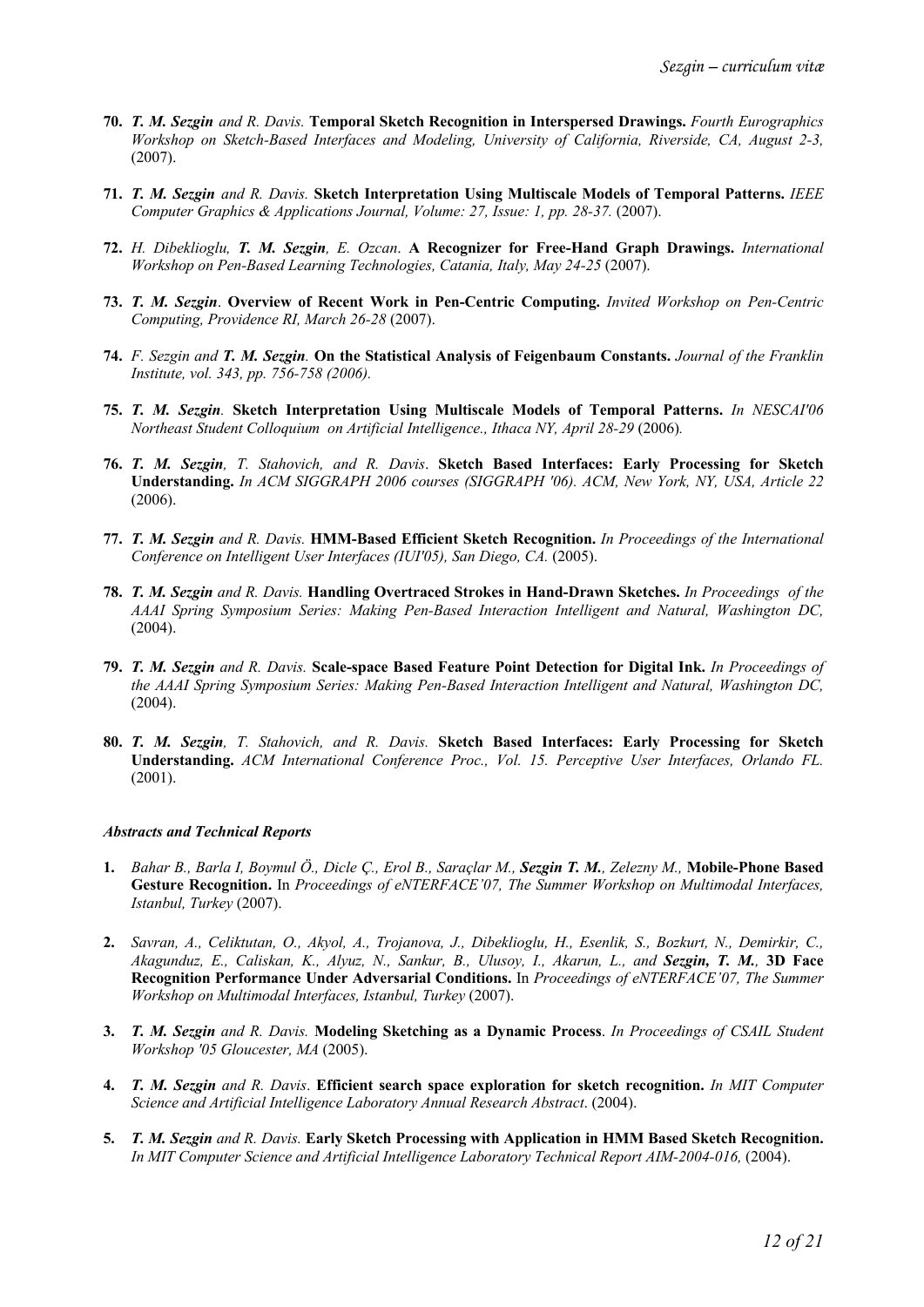- **6.** *T. M. Sezgin.* **Recognition efficiency issues for freehand sketches.** *Proceedings of the MIT Student Oxygen Workshop. Gloucester, MA.* (2003).
- **7.** *R. Davis, A. Adler, C. Alvarado, T. Hammond, R. Hitchcock, T. M. Sezgin, and O. Veselova.* **Designs for the Future.** *In MIT Artificial Intelligence Laboratory Annual Abstract.* (2002).
- **8.** *T. M. Sezgin and R. Davis.* **Generating Domain Specific Sketch Recognizers from Object Descriptions.** *In MIT Artificial Intelligence Laboratory Annual Abstract.* (2002).
- **9.** *C. Alvarado, T. M. Sezgin, D. Scott, T. Hammond, Z. Kasheff, M. Oltmans, and R. Davis.* **A Framework for Multi-Domain Sketch Recognition.** *In MIT Artificial Intelligence Laboratory Annual Abstract.* (2001).
- **10.** *T. M. Sezgin and R. Davis.* **Scale-space Based Feature Point Detection for Noisy Digital Curves.** *In MIT Artificial Intelligence Laboratory Annual Abstract.* (2001).

#### **PATENTS & INVENTION DISCLOSURES**

#### *Patent applications*

*European Patent Application, T. M. Sezgin, C. Şen,* **Semi-Automatic Web Page Content Retargeting System,** *PCT/EP2015/067681, European Patent Office, July 2015.*

*European Patent Application,Granted T. M. Sezgin, Ö. Kalay,* **Gaze-Based Detection of Intention to Fix Misrecognitions***, PCT/TR2015/00015, European Patent Office, March 2015.*

*European Patent Application, Granted T. M. Sezgin, Ç. Çığ,* **Gaze-Based Mode Inference for Pen-Based Interaction***, PCT/TR2014/00189, European Patent Office, May 2014.*

*European Patent Application, T. M. Sezgin, C. Başdoğan, A. Arasan,* **A Stylus (Vibrotactile Stylus)***, PCT/EP2013/057748, European Patent Office, April 2013.*

#### *Invention Disclosures*

Under review*, Ç. Çığ, T. M. Sezgin, BBF # 2015.6.X Koç University, Research, Project Development and Technology Transfer Directorate*

Semi-Automatic Web Page Content Retargeting System*, C. Şen, T. M. Sezgin, BBF # 2014.10.X Koç University, Research, Project Development and Technology Transfer Directorate*

Gaze-Based Detection of Intention to Fix Misrecognitions*, O. Kalay., T. M. Sezgin, BBF # 2014.10.X Koç University, Research, Project Development and Technology Transfer Directorate*

Gaze-Based Mode Inference for Pen-Based Interaction*, Ç. Çığ, T. M. Sezgin, BBF # 2013.03.002 Koç University, Research, Project Development and Technology Transfer Directorate*

Haptic Stylus Having Inertial & Vibro-Tactile Feedback*, A. Arasan, Ç. Başdoğan, T. M. Sezgin, BBF # 2012.10.X Koç University, Research, Project Development and Technology Transfer Directorate*

Auto-Completion in Sketch Recognition*, T. M. Sezgin, B.Yanıkoğlu, Ç. Tırkaz, BBF # 2011.03.X Koç University, Research, Project Development and Technology Transfer Directorate*

Recognition and Fragmentation of Hand-Drawn Curves*, T. M. Sezgin, S. Tümen, BBF # 2010.08.003 Koç University, Research, Project Development and Technology Transfer Directorate*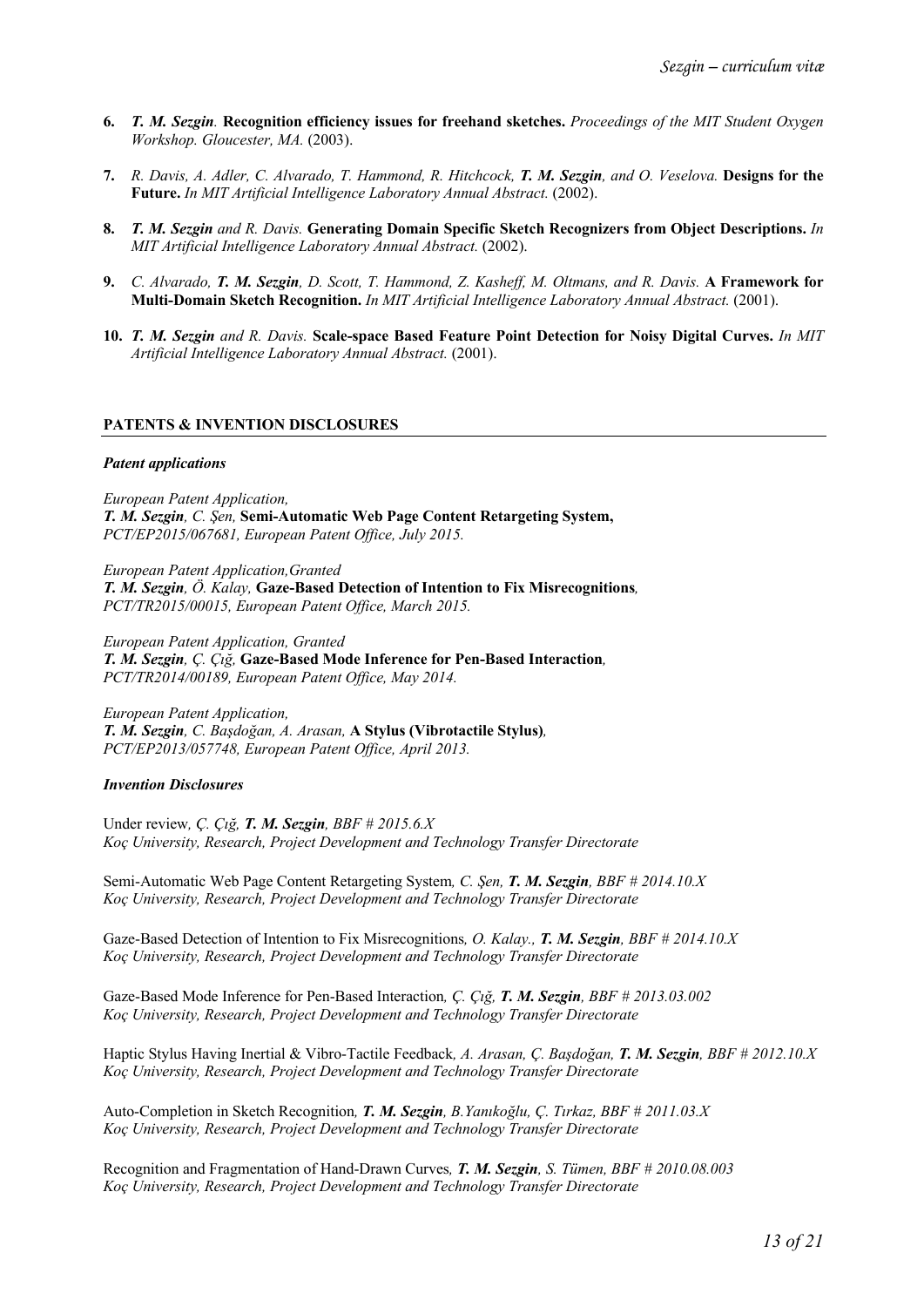| <b>GRANTS</b>                                                      |                                                                                                                                                                                                                                                                                                                                                                                                                           |
|--------------------------------------------------------------------|---------------------------------------------------------------------------------------------------------------------------------------------------------------------------------------------------------------------------------------------------------------------------------------------------------------------------------------------------------------------------------------------------------------------------|
| Acronym:                                                           | 1003S                                                                                                                                                                                                                                                                                                                                                                                                                     |
| Source:                                                            | Scientific & Technological Research Council of Turkey, High Priority Areas R&D Program                                                                                                                                                                                                                                                                                                                                    |
| Title:                                                             | Tangible Intelligent Interfaces for Teaching Computational Thinking Skills                                                                                                                                                                                                                                                                                                                                                |
| Role:                                                              | Principal Investigator, Koç University                                                                                                                                                                                                                                                                                                                                                                                    |
| <b>Duration:</b>                                                   | $2019 - 2021$                                                                                                                                                                                                                                                                                                                                                                                                             |
| Acronym:                                                           | 1001                                                                                                                                                                                                                                                                                                                                                                                                                      |
| Source:                                                            | Scientific & Technological Research Council of Turkey, 1001 Program                                                                                                                                                                                                                                                                                                                                                       |
| <b>Title:</b>                                                      | Backchannel Feedback Modeling for Human-Computer Interaction                                                                                                                                                                                                                                                                                                                                                              |
| Role:                                                              | Co-PI, Koç University                                                                                                                                                                                                                                                                                                                                                                                                     |
| <b>Duration:</b>                                                   | $2018 - 2020$                                                                                                                                                                                                                                                                                                                                                                                                             |
| Acronym:                                                           | <b>JOKER</b>                                                                                                                                                                                                                                                                                                                                                                                                              |
| Source:                                                            | European Commission ERA-Net Program, CHIST-ERA Intelligent User Interfaces Call                                                                                                                                                                                                                                                                                                                                           |
| Title:                                                             | Joke and Empathy of a Robot/ECA: Towards Social and Affective Relations with a Robot                                                                                                                                                                                                                                                                                                                                      |
| Consortium:                                                        | CNRS-LIMSI (coordinator), Koç University, University College Dublin, LIUM, Univ. of Mons                                                                                                                                                                                                                                                                                                                                  |
| Role:                                                              | Principal Investigator, Koç University                                                                                                                                                                                                                                                                                                                                                                                    |
| <b>Duration:</b>                                                   | $2013 - 2016$                                                                                                                                                                                                                                                                                                                                                                                                             |
| Acronym:                                                           | iMotion                                                                                                                                                                                                                                                                                                                                                                                                                   |
| Source:                                                            | European Commission ERA-Net Program, CHIST-ERA Intelligent User Interfaces Call                                                                                                                                                                                                                                                                                                                                           |
| Title:                                                             | Intelligent Multimodal Augmented Video Motion Retrieval System                                                                                                                                                                                                                                                                                                                                                            |
| Consortium:                                                        | University of Basel (coordinator), Koç University, University of Mons                                                                                                                                                                                                                                                                                                                                                     |
| Role:                                                              | Principal Investigator, Koç University                                                                                                                                                                                                                                                                                                                                                                                    |
| <b>Duration:</b>                                                   | $2013 - 2016$                                                                                                                                                                                                                                                                                                                                                                                                             |
| Acronym:<br>Source:<br>Title:<br>Consortium:<br>Role:<br>Duration: | ASC-Inclusion<br>European Commission STREP, FP7-ICT-2013-10, ICT-2013.11.4<br>Internet-Based Environment for Social Inclusion of Children w/Autism Spectrum Conditions<br>Technische Universität München (coordinator), University of Cambridge, Koç University,<br>Bar Ilan University, Compedia Ltd., Karolinska Instituet, Univ. of Genoa, Spectrum ASC-MED<br>Principal Investigator, Koç University<br>$2013 - 2014$ |
| Acronym:                                                           | 1003                                                                                                                                                                                                                                                                                                                                                                                                                      |
| Source:                                                            | Scientific & Technological Research Council of Turkey, High Priority Areas R&D Program                                                                                                                                                                                                                                                                                                                                    |
| <b>Title:</b>                                                      | Intelligent Interfaces for eLearning                                                                                                                                                                                                                                                                                                                                                                                      |
| Role:                                                              | Principal Investigator, Koç University                                                                                                                                                                                                                                                                                                                                                                                    |
| <b>Duration:</b>                                                   | $2013 - 2016$                                                                                                                                                                                                                                                                                                                                                                                                             |
| Acronym:                                                           | <b>SANTEZ</b>                                                                                                                                                                                                                                                                                                                                                                                                             |
| Source:                                                            | SANTEZ Programme, Ministry of Science, Industry, and Technology, Turkey                                                                                                                                                                                                                                                                                                                                                   |
| Title:                                                             | Semi-supervised Intelligent Multimodal Content Translator for Smart TVs                                                                                                                                                                                                                                                                                                                                                   |
| Role:                                                              | Principal Investigator, Koç University                                                                                                                                                                                                                                                                                                                                                                                    |
| <b>Duration:</b>                                                   | $2012 - 2015$                                                                                                                                                                                                                                                                                                                                                                                                             |
| Acronym:                                                           | <b>SmartGestures</b>                                                                                                                                                                                                                                                                                                                                                                                                      |
| Source:                                                            | Koç Sistem R&D Programme                                                                                                                                                                                                                                                                                                                                                                                                  |
| Title:                                                             | Gesture-Based Interfaces                                                                                                                                                                                                                                                                                                                                                                                                  |
| Role:                                                              | Co-PI, Koç University                                                                                                                                                                                                                                                                                                                                                                                                     |
| Duration:                                                          | $2011 - 2013$                                                                                                                                                                                                                                                                                                                                                                                                             |
| Acronym:                                                           | Career-TR                                                                                                                                                                                                                                                                                                                                                                                                                 |
| Source:                                                            | Career Grant, Scientific and Technological Research Council of Turkey                                                                                                                                                                                                                                                                                                                                                     |
| Title:                                                             | Pen-based Multimodal Intelligent User Interfaces                                                                                                                                                                                                                                                                                                                                                                          |
| Role:                                                              | Principal Investigator, Koç University                                                                                                                                                                                                                                                                                                                                                                                    |
| <b>Duration:</b>                                                   | $2011 - 2014$                                                                                                                                                                                                                                                                                                                                                                                                             |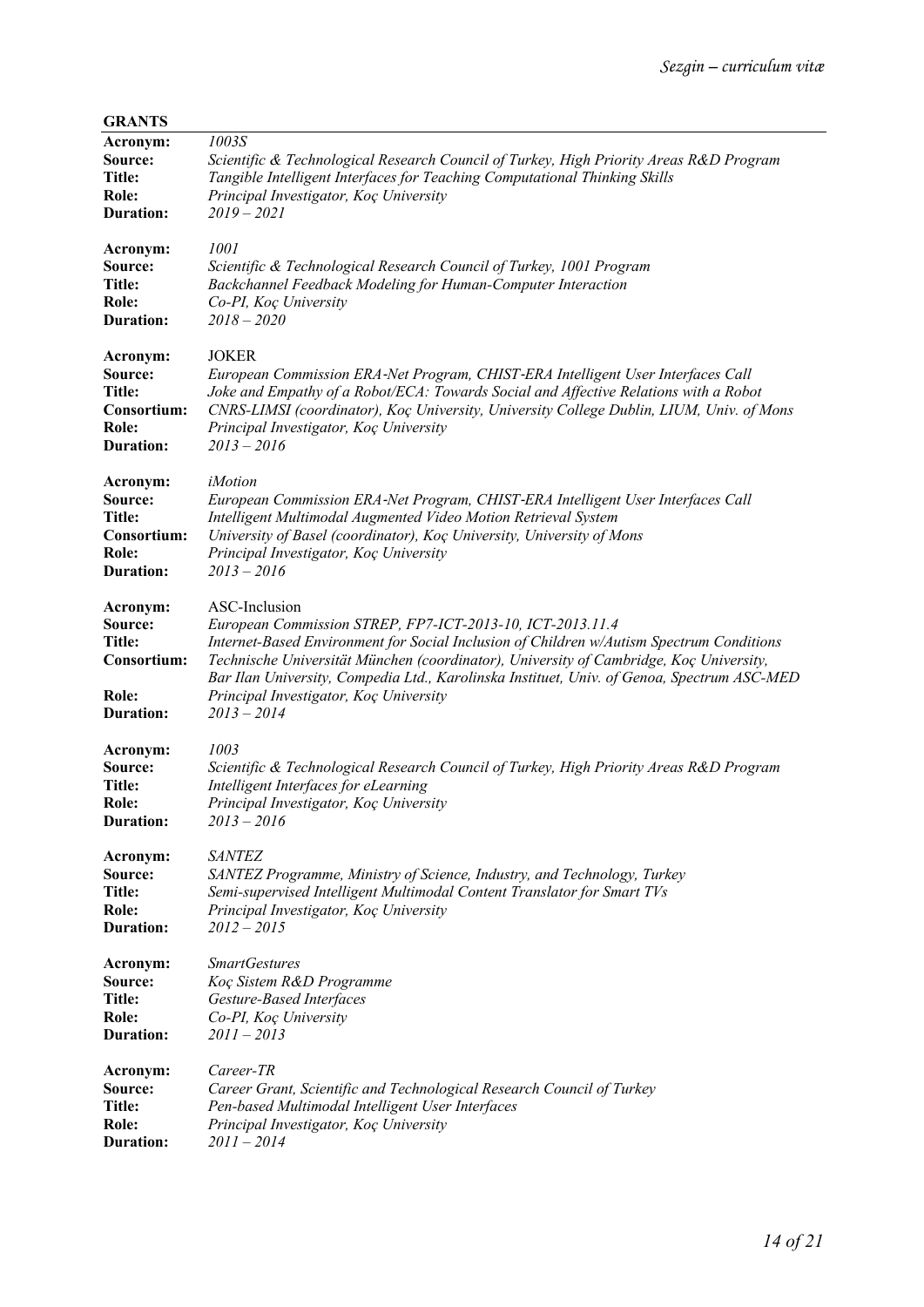| Acronym:         | TT-RD                                                                  |
|------------------|------------------------------------------------------------------------|
| Source:          | Turk Telekom R&D Programme                                             |
| Title:           | <b>Educational Sketch-Based Intelligent Interfaces</b>                 |
| Role:            | Principal Investigator, Koç University                                 |
| <b>Duration:</b> | $2010 - 2013$                                                          |
| Acronym:         | <i>KOLT</i>                                                            |
| Source:          | <b>KOLT</b> Teaching Innovation Grant                                  |
| Title:           | Interactive Intelligent Sketching Board                                |
| Role:            | Principal Investigator, Koç University                                 |
| <b>Duration:</b> | $2010 - 2011$                                                          |
| Acronym:         | DeepGreen I                                                            |
| Source:          | DARPA/SAIC (Science Applications International Corporation)            |
| Title:           | Deep Green: Commander's Associate (sketch-to-plan module)              |
| Role:            | co-PI for the sketch-to-plan module, Koç University                    |
| <b>Duration:</b> | $2008 - 2009$                                                          |
| Acronym:         | DeepGreen II                                                           |
| Source:          | DARPA/BAE/SIFT (British Aerospace/Smart Information Flow Technologies) |
| Title:           | Deep Green: Commander's Associate (sketch-to-plan module)              |
| Role:            | Subcontractor, Koç University                                          |
| <b>Duration:</b> | $2008 - 2009$                                                          |

# **GRANTS – Summary and Quantitative Metrics**

Summary of the major grants: The budget amounts have been converted to US dollars. However, the cost of funding graduate students varies by country, and is subject to change due to varying exchange rates. Hence, the scale and significance of the amount of funding is better reflected in the number of students/postdoc man-months supported by each grant, as indicated in the last column.

| Acronym       | Funding<br><b>Type</b>         | <b>Duration</b><br>in months | <b>Status</b>                                                                                 | Scale of support                                                           |
|---------------|--------------------------------|------------------------------|-----------------------------------------------------------------------------------------------|----------------------------------------------------------------------------|
| ASC Inclusion | European Union,<br>FP7         | 14                           | Completed                                                                                     | 3 graduate students for 14 M,<br>1 postdoc for 14 M,<br>Equipment & Travel |
| 1003          | National                       | 36                           | 3 graduate students for 3 years,<br>1 postdoc for 3 years,<br>Completed<br>Equipment & Travel |                                                                            |
| 1003S         | National                       | 24                           | Ongoing                                                                                       | 3 graduate students for 2 years,<br>Equipment & Travel                     |
| 1001          | National                       | 24                           | Ongoing                                                                                       | 3 graduate students for 2 years,<br>Equipment & Travel                     |
| <b>GEBIP</b>  | Turkish Academy<br>of Sciences | 36                           | Completed                                                                                     | Equipment & Travel for three years                                         |
| Santez        | National                       | 30                           | Completed                                                                                     | 2 graduate students for 2 years,<br>Equipment & Travel                     |
| Koç Sistem    | Industrial                     | 24                           | Completed                                                                                     | 2 graduate students for 2 years,<br>Equipment & Travel                     |
| Turk Telekom  | Industrial                     | 24                           | Completed                                                                                     | 2 graduate students for 2 years,<br>Equipment & Travel                     |
|               |                                |                              | TOTAL                                                                                         | 678 man-months grad student,<br>86 man-months postdoc fund,                |
|               |                                |                              |                                                                                               | <b>Equipment &amp; Travel</b>                                              |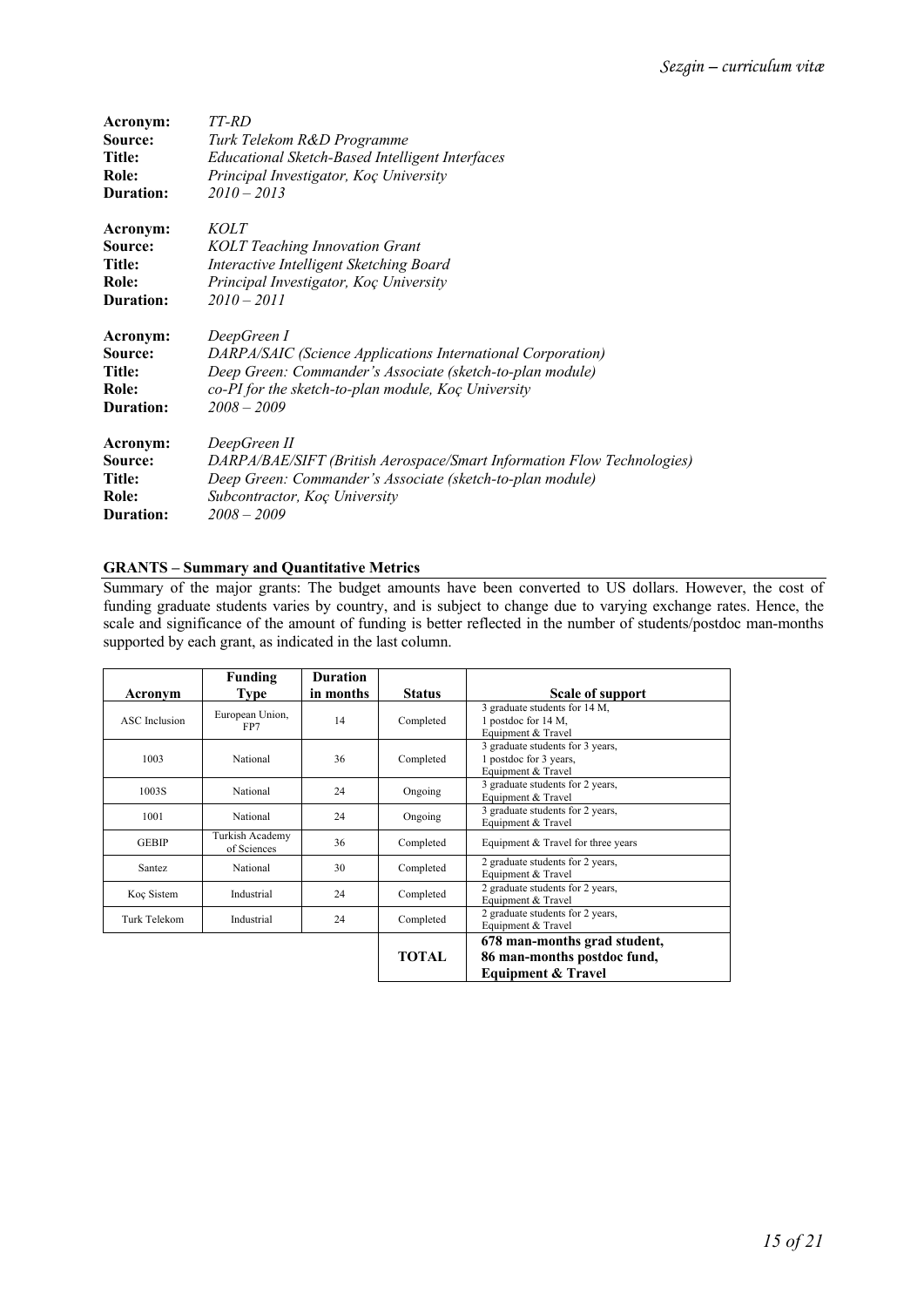### **PROFESSIONAL SERVICE AND AFFILIATIONS**

#### *Editorial*

*AIEDAM Special Issue on Intelligent Interaction Design, Guest Editor, (2019) Computers and Graphics, Special Section on Expressive 2015, Guest Editor (2015) Computers and Graphics, CAe, NPAR, and SBIM Special Issue, Guest Editor (2011) Koç University Press, Member of the Editorial Board*

#### *Chair / co-chair*

*Co-chair, Workshop on Visual Analysis of Sketches, ECCV 2016 Co-chair, Expressive 2016 Chair, Expressive 2015 Chair, Sketch Based Interfaces and Modeling 2014 Co-chair, Visual Languages and Computing 2013 Co-chair, Program, Visual Languages and Computing 2012 Associate Chair, International Conference on Multimodal Interaction 2014 Associate Chair, Intelligent User Interfaces 2012 Posters Chair, Sketch Based Interfaces and Modeling 2013 Posters Chair, Sketch Based Interfaces and Modeling 2012 Co-chair, Sketch Based Interfaces and Modeling 2011 Member of the Steering Committee, Expressive International Joint Symposium, CAe, SBIM and NPAR* 

#### *Program Committee*

*International Joint Conference on Artificial Intelligence, (2020) IEEE International Conference on Multimedia & Expo, (2020) IEEE International Conference on Artificial Intelligence and Virtual Reality (2018) International Conference on Multimodal Interfaces (Senior PC Member, 2014) International Workshop on Emotion, Social Signals, Sentiment & Linked Open Data (2014) Sketch Based Interfaces and Modeling (SBIM 2007, 2008, 2009) International Conference on Autonomic and Autonomous Systems VL/HCC Workshop (2008) Accessible Graphics (2012) IUI Workshop on Sketch Recognition (2009) AISB 2009 Symposium on Affective Bodily Expression International Workshop on Human Behavior Understanding (2010) International Workshop on Cognitive Information Processing (2012)*

#### *Reviewer*

*Physics Letters A The Computer Journal Pattern Recognition Journal Journal of Multimodal Interfaces Computers and Graphics Journal IEEE Robotics and Automation Letters Systems, Man and Cybernetics - Part B Machine Vision and Applications Journal Computer Vision and Image Understanding Human Computer-Interaction Journal (HCI) IEEE Transactions on Image Processing Journal Eurasip Journal on Advances in Signal Processing*

*SIGGRAPH SIGGRAPH Asia IEEE Haptics Symposium MIT Student Oxygen Workshop (SOW) European Signal Processing Conference European Conference on Artificial Intelligence International Conference on Multimedia & Expo International Joint Conferences on Artificial Intelligence (IJCAI) International Conference on Multimodal Interfaces (ICMI)*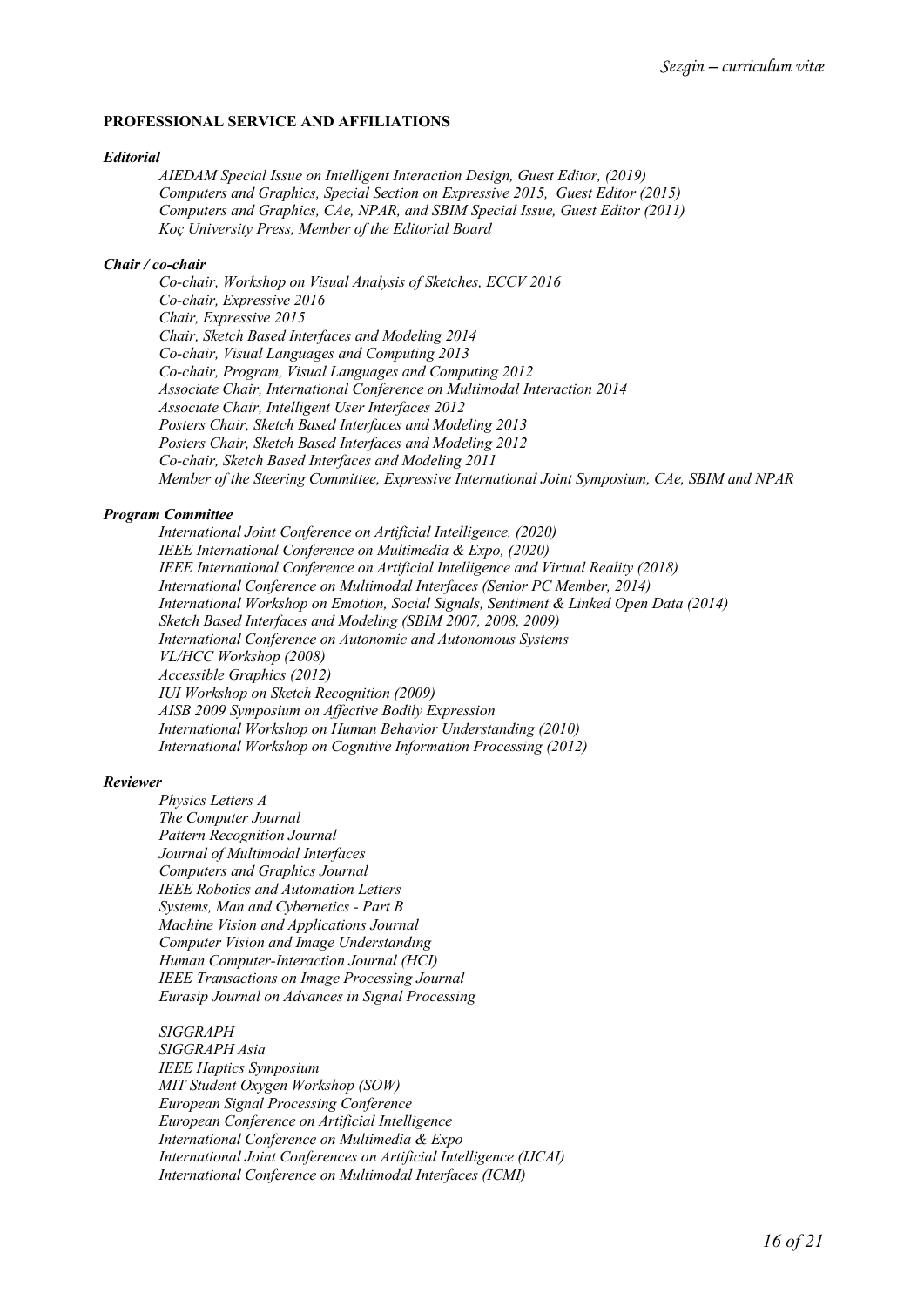*ACM Transactions on Interactive Intelligent Systems (TiiS) User Interface Software and Technology Conference (UIST) Tangible Embedded & Embodied Interaction Conference (TES). Artificial Intelligence for Engineering Design, Analysis and Manufacturing ASME International Design Engineering Technical Conferences & Computers and Information in Engineering Conference*

#### *Grant Panels & Reviews*

*H2020, FET OPEN Call European Research Council Foundation for Polish Science TUBITAK (The Scientific and Technological Council of Turkey) The Royal Society of New Zealand*

#### *Organizer*

*MIT Dangerous Ideas Seminar Series St. Computer Science and Engineering Workshop (co-initiator)*

#### *Member*

*Association for the Advancement of Artificial Intelligence (AAAI) Association for Computing Machinery (ACM) Institute of Electrical and Electronics Engineers (IEEE)*

#### *Other*

*Founding Vice President , AAAI Chapter of Turkey MIT TechLink AI Lab representative Turkish SME Development Organization, Innovation and Collaboration R&D Committee Koç University iTunes Committee Koç University Graduate School of Social Sciences & Humanities TTT Committee Member*

### **TEACHING**

| Mobile programming                                | Spring 2015           |
|---------------------------------------------------|-----------------------|
| Structure and Interpretation of Computer Programs | Spring 2011-2013      |
| Intelligent User Interfaces                       | Fall/Spring 2010-2020 |
| Programming Language Concepts                     | Fall 2009-2019        |
| Probability and Statistical Methods for Engineers | Spring 2009-2013      |
| Introduction to Engineering                       | Spring 2009-2010      |
|                                                   |                       |

# **BOARD MEMBERSHIPS & CONSULTING**

*AAAI Chapter of Turkey, Board Member (2020)*

*Bahçeşehir University, Department of Artificial Intelligence, Advisory Board (2020)* 

*Özyeğin University, Department of Computer Science Advisory Board (2019)* 

*İş Bank, Technology Advisory Board (2018)*

*TÜBİTAK Bilim Genç Magazine, Advisory Board (2014-2018)*

*Koç University Press, Editorial Board (2015)*

*Koç University Incubation Center, Advisory Board (2014)*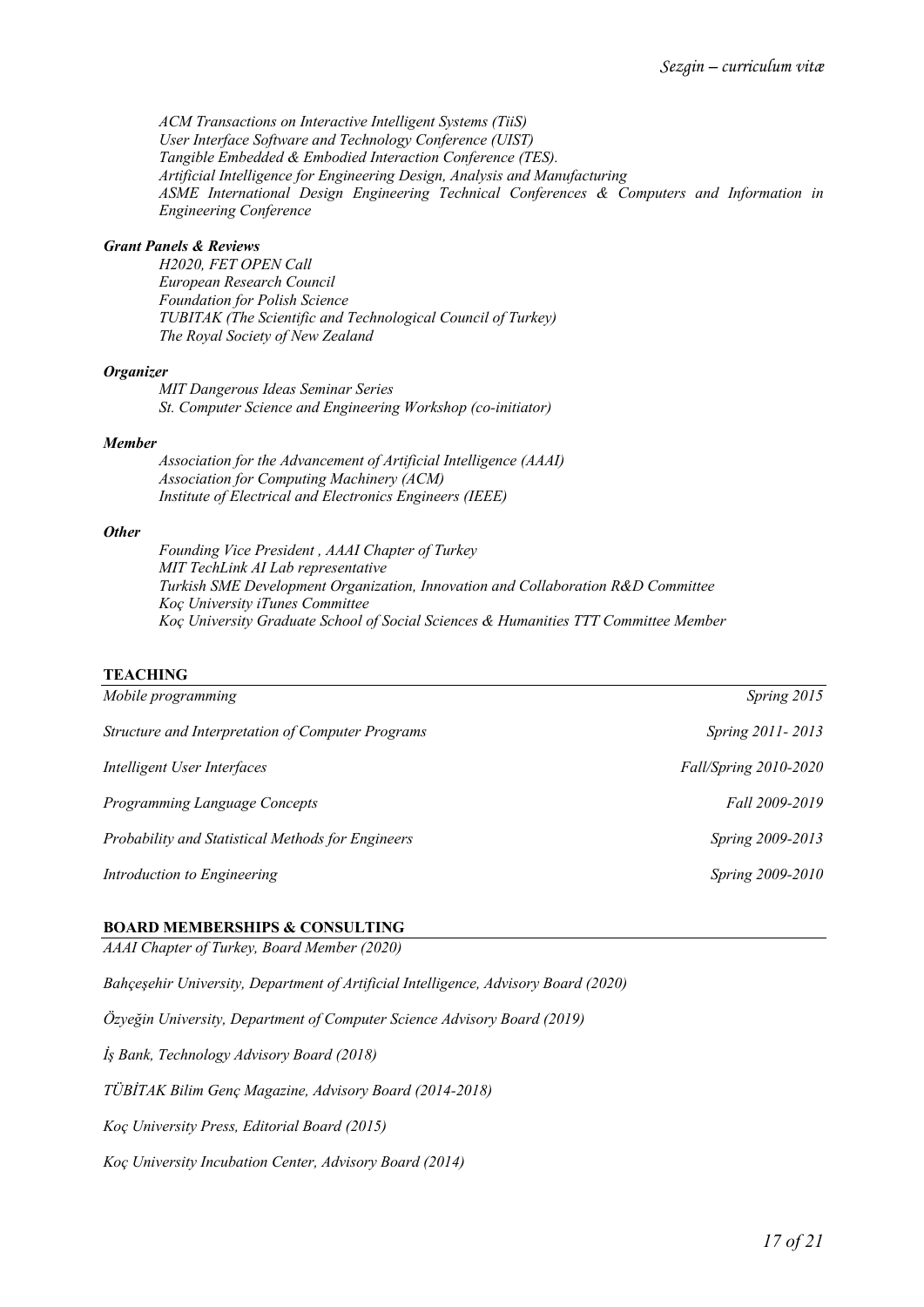*Koç University Technology Transfer Office, Advisory Board (2013)*

*Inventram Technology, Advisory Board (2011)*

*TOYOTA Motor Corporation, TOYOTA ITC, Consulting, (2006-2008)*

# **LABORATORY AFFILIATIONS**

| <b>Koç University</b>          | Intelligent User Interfaces Lab, Principal Investigator | $2009$ – current |
|--------------------------------|---------------------------------------------------------|------------------|
| <b>Yale University</b>         | Computer Graphics Group, Visiting Fellow                | $2016 - 2017$    |
| <b>Harvard University</b>      | Intelligent Interactive Systems Group, Visiting Scholar | 2010             |
| <b>Koc University</b>          | Multimedia Vision & Graphics Lab, Affiliated Faculty    | $2009$ – current |
| <b>University of Cambridge</b> | Rainbow Group, Research Associate                       | $2006 - 2009$    |
| MIT                            | <i>CSAIL</i>                                            | $2003 - 2006$    |
| <b>MIT</b>                     | Artificial Intelligence Laboratory                      | $1999 - 2003$    |

## **INVITED TALKS & PANELS**

| Getting a Grasp of Artificial Intelligence                                                                                                                                    | 20/05/20 |
|-------------------------------------------------------------------------------------------------------------------------------------------------------------------------------|----------|
| DigitalTalks, Istanbul                                                                                                                                                        |          |
| Machine Learning for Interaction: Psychology-Driven Design of Intelligent Interfaces<br>Science Academy, Summer School on Artificial Intelligence, Bilkent University, Turkey | 29/06/20 |
| Technological solutions to technology-driven challenges of the changing societies<br>Turkish-German Frontiers of Social Science Symposium, Leipzig, Germany                   | 24/10/19 |
| Turkish-German Artificial Intelligence Summit<br>Berlin, Germany                                                                                                              | 22/08/19 |
| Future of the Automotive Industry Workshop<br>Stanford University, CA, organize by the Investment Office of the Presidency of Turkey                                          | 20/06/19 |
| Individuals and Institutions in a World of Artificial Intelligence<br>DigitalTalks, Istanbul                                                                                  | 13/11/18 |
| Psychology-Driven Design of Intelligent Interfaces<br>IBM Research, San Jose, CA                                                                                              | 19/06/19 |
| Psychology-Driven Design of Intelligent Interfaces<br>Disney Research, Zürich                                                                                                 | 25/03/19 |
| Panelist: Artificial Intelligence<br>Koc University, Turkey                                                                                                                   | 04/05/18 |
| Keynote: International Researchers, Statisticians and Young Statisticians Congress<br>Cesme, Turkey                                                                           | 30/04/18 |
| Human-Machine Symbiosis<br>Undersecretariat of Defense Industries, Ankara, Turkey                                                                                             | 28/03/18 |
| Psychology Aware Intelligent Interaction<br>Internationalization Partnership Awards Scheme Workshop, University of Malta, Malta                                               | 14/03/18 |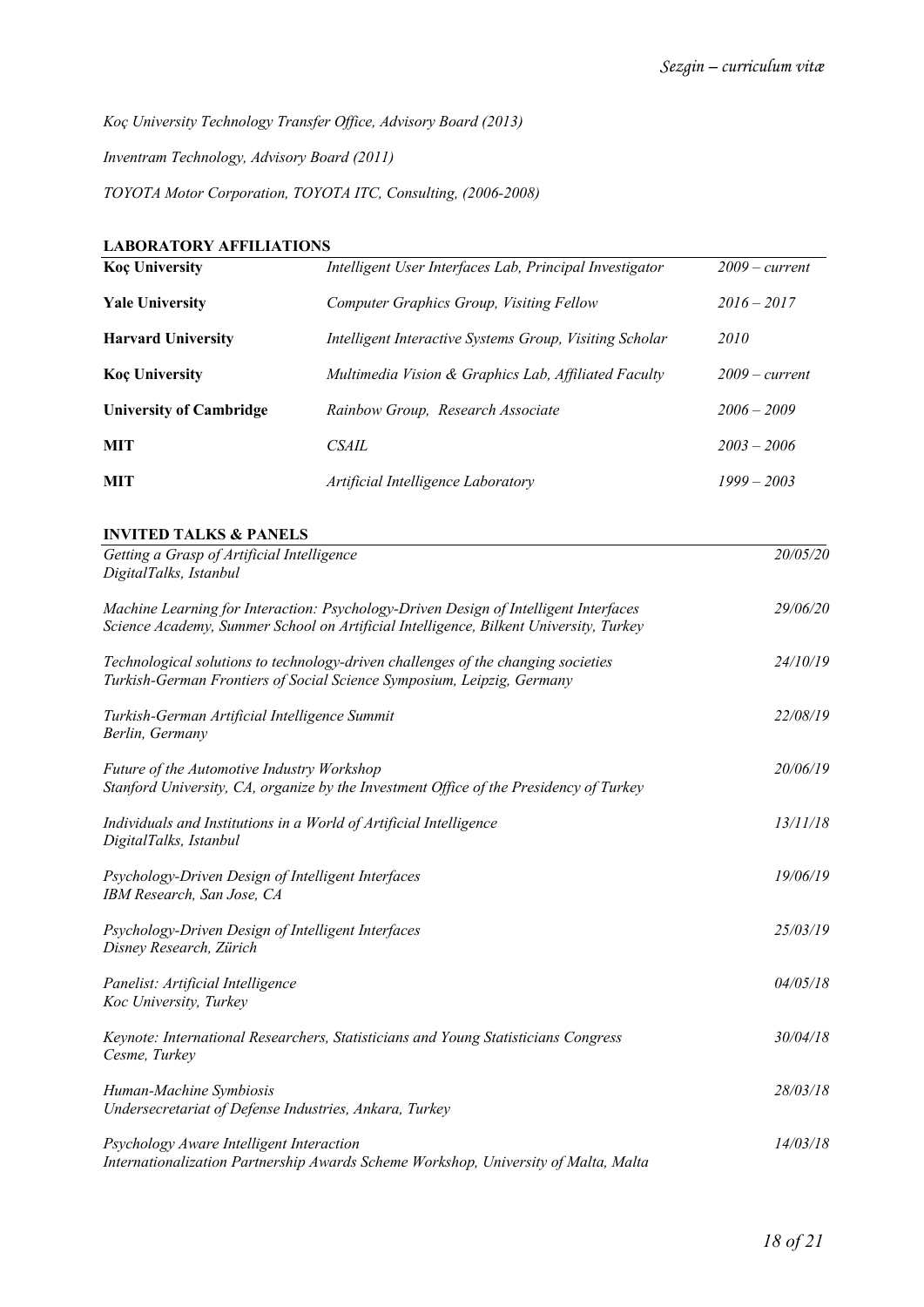| Artificial Intelligence, Psychology and Mind Reading<br>MIT Club of Turkey, Istanbul, Turkey                                                                                                          | 10/03/18 |
|-------------------------------------------------------------------------------------------------------------------------------------------------------------------------------------------------------|----------|
| Interaction through Subtle Communicative Cues<br>Carnegie Mellon University, Pittsburgh, PA, USA                                                                                                      | 16/08/17 |
| Enhancing Interaction through Subtle Cues<br>University of California San Diego, San Diego. CA, USA                                                                                                   | 01/08/17 |
| Psychology and Intelligent User Interaction<br>University of Central Florida, Orlando, FL, USA                                                                                                        | 21/06/17 |
| Psychology and Intelligent User Interaction<br>Texas A&M University, College Station, TX, USA                                                                                                         | 15/02/17 |
| Keynote: Past, Present, and the Future of Sketch-Based Interfaces<br>SketchX: Human Sketch Analysis and its Applications, BMVA, London, UK                                                            | 24/02/16 |
| Seamless Multi-Modal Interaction: Opportunities for Pen-Based Computing<br>Queen Mary University of London, London, UK                                                                                | 25/02/16 |
| Artificial Intelligence and Human Behavior Mining for Intelligent Interaction<br>Artificial Intelligence and Image Processing Gathering, Ankara, Turkey                                               | 02/05/15 |
| Artificial Intelligence and Human-Computer Interaction<br>Bilim ve Teknik, Science Seminar Series                                                                                                     | 07/04/15 |
| Technologies for Smart Interaction and Communication<br>Ministry of Transportation Maritime Affairs and Communication, R&D Workshop, Ankara, Turkey                                                   | 02/04/15 |
| Enriched Interaction through Inferred Intentions<br>Turkish-German Multimodal Interaction Summit, Istanbul, Turkey                                                                                    | 11/11/14 |
| Reading Intentions: Proactive and Predictive Multimodal Intelligent Interfaces<br>Computer Laboratory, University of Cambridge, Cambridge, UK                                                         | 31/10/14 |
| Intelligent User Interfaces: Practical Considerations in Design and Implementation<br>Muscle International Workshop on Computational Intelligence for<br>Multimedia Understanding, Antalya, Turkey    | 04/09/13 |
| Intelligent User Interfaces: Natural Interaction for Everyone<br>Imagination Studios, Uppsala, Sweden                                                                                                 | 05/08/13 |
| Intelligent User Interfaces: Mice Transformed back into Homo Sapiens<br>Boğaziçi University, Istanbul                                                                                                 | 04/12/12 |
| KU IUI Laboratory, Introduction and Ideas for Extension<br>ASC-Inclusion EU FP10 Project, Extension Meeting, Cambridge, UK.                                                                           | 25/11/12 |
| Panelist: Future of Intelligent User Interfaces: Issues and Challenges<br>CHIST-ERA 2012, ERA-Net conference, Edinburgh, UK.                                                                          | 05/07/12 |
| Keynote: Intelligent Interaction, Recognition and Multimodal Fusion: the Cases<br>for Sketching, Gestures, Speech, Haptics, Eye-gaze and Affect<br>CHIST-ERA 2012, ERA-Net conference, Edinburgh, UK. | 05/07/12 |
| Academia Panel, CSW 2012                                                                                                                                                                              | 28/04/12 |
| Academia 101<br>Koç University ACM Chapter                                                                                                                                                            | 25/11/11 |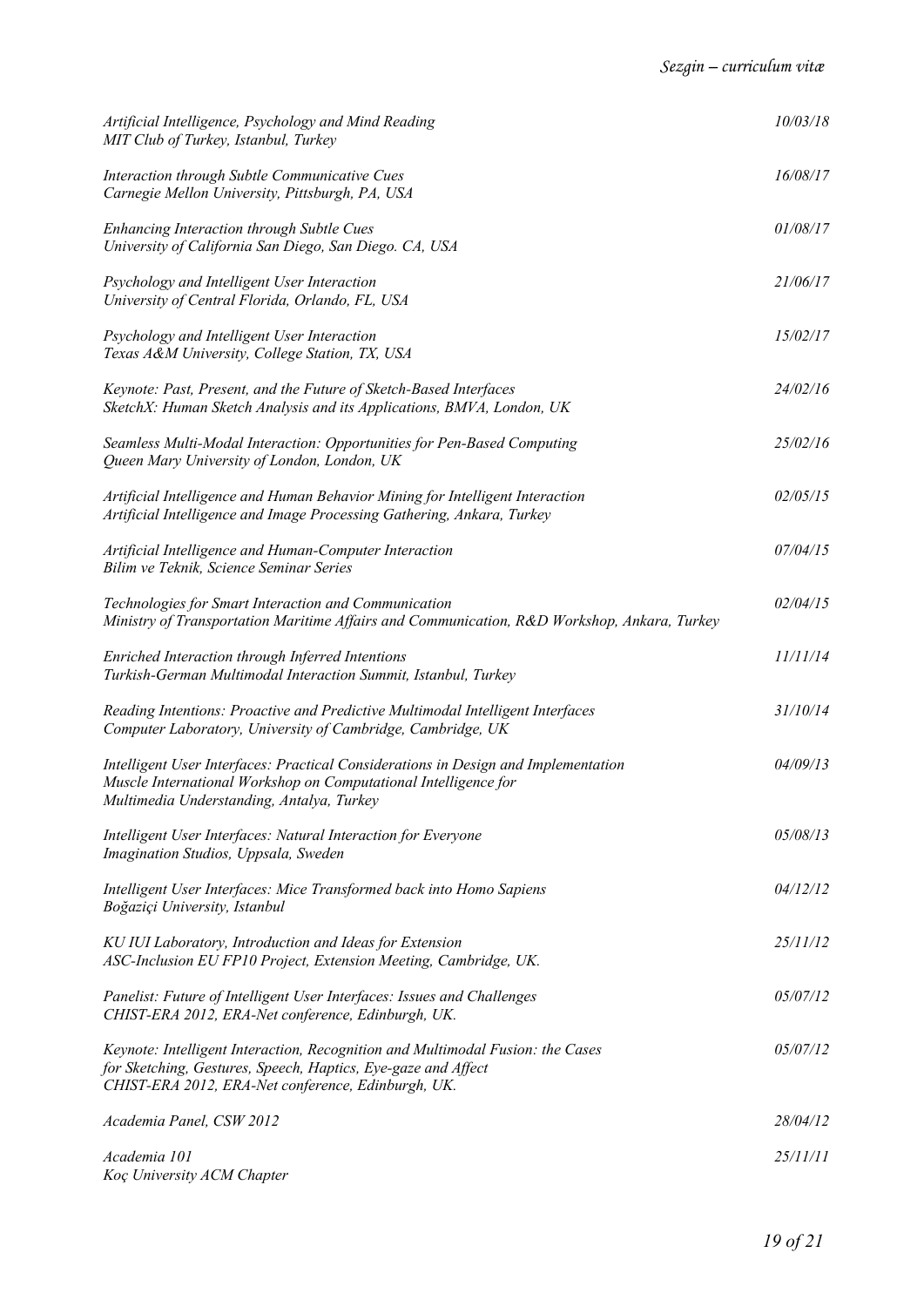| Feature Extraction and Classifier Combination for Image-based Sketch Recognition<br>Sabanci University, Istanbul, Turkey | 6/04/11  |
|--------------------------------------------------------------------------------------------------------------------------|----------|
| Intelligent User Interfaces Research Overview<br>Intelligent Interactive Systems Lab, Harvard University, USA            | 07/13/10 |
| Building Sketch-Based Intelligent User Interfaces<br>University of Nottingham, UK                                        | 06/29/10 |
| Overview of Recent Work in Pen-Centric Computing<br>Design Rationale Group, MIT, Cambridge MA                            | 04/11/09 |
| Deep Green Related Work on Sketch Recognition<br>Texas A&M University, College Station, TX                               | 25/04/09 |
| Intelligent User Interfaces for Natural Human Computer Interaction<br>Sabanci University, Istanbul, Turkey               | 12/03/09 |
| Sketch Recognition with Multiscale Stochastic Models of Temporal Patterns<br>Texas A&M University, College Station, TX   | 09/05/08 |
| Emerging Trends in Intelligent Interfaces and Implications for e-Commerce<br>University of Nottingham, Nottingham, UK    | 29/04/08 |
| Temporal Sketch Recognition and Sketch Based Interfaces<br>Enterface 2007 Workshop, Boğaziçi University, Istanbul        | 25/07/07 |
| Temporal Sketch Recognition and Sketch Based Interfaces<br>University of Bath, Bath, UK                                  | 18/05/07 |
| Affective Interfaces<br>University of Salford, Manchester, UK                                                            | 28/11/06 |
| Overview of Recent Work in Pen-Centric Computing<br>Invited Workshop on Pen-Centric Computing, Providence RI             | 26/03/06 |
| Sketch Recognition Using Dynamic Bayesian Networks<br>University of New Mexico, Albuquerque NM                           | 09/03/06 |

# **WORK EXPERIENCE**

| Computer Software Engineer at Havelsan Aerospace Electronic Industry Inc. Ankara, Turkey | $06/99 - 09/99$ |
|------------------------------------------------------------------------------------------|-----------------|
| Research Intern at ASELSAN Electronics. Ankara, Turkey                                   | $06/98 - 07/98$ |
| Computer Software Developer. Syracuse University Physics Department, Syracuse NY         | $09/96 - 12/98$ |
| Computer Software Developer. BlackWatch Tech. Inc., Syracuse NY                          | $08/96 - 05/98$ |

### **ORGANIZED SEMINAR SERIES**

| Graduate Seminars, Department of Engineering, Koç University, Istanbul.                | $12/09 - 01/11$ |
|----------------------------------------------------------------------------------------|-----------------|
| Rainbow Group Thursday Seminars, Computer Lab., University of Cambridge, Cambridge UK. | $01/08 - 04/08$ |
| Dangerous Ideas Seminar Series, MIT CSAIL, Cambridge MA.                               | $06/04 - 06/06$ |

## **WORKSHOPS and TUTORIALS**

*Intelligent User Interfaces, Fethiye, Turkey. 04/18/12* Invited tutorial on intelligent user interfaces delivered at the 20<sup>th</sup> IEEE Signal Processing and Communication Conference.